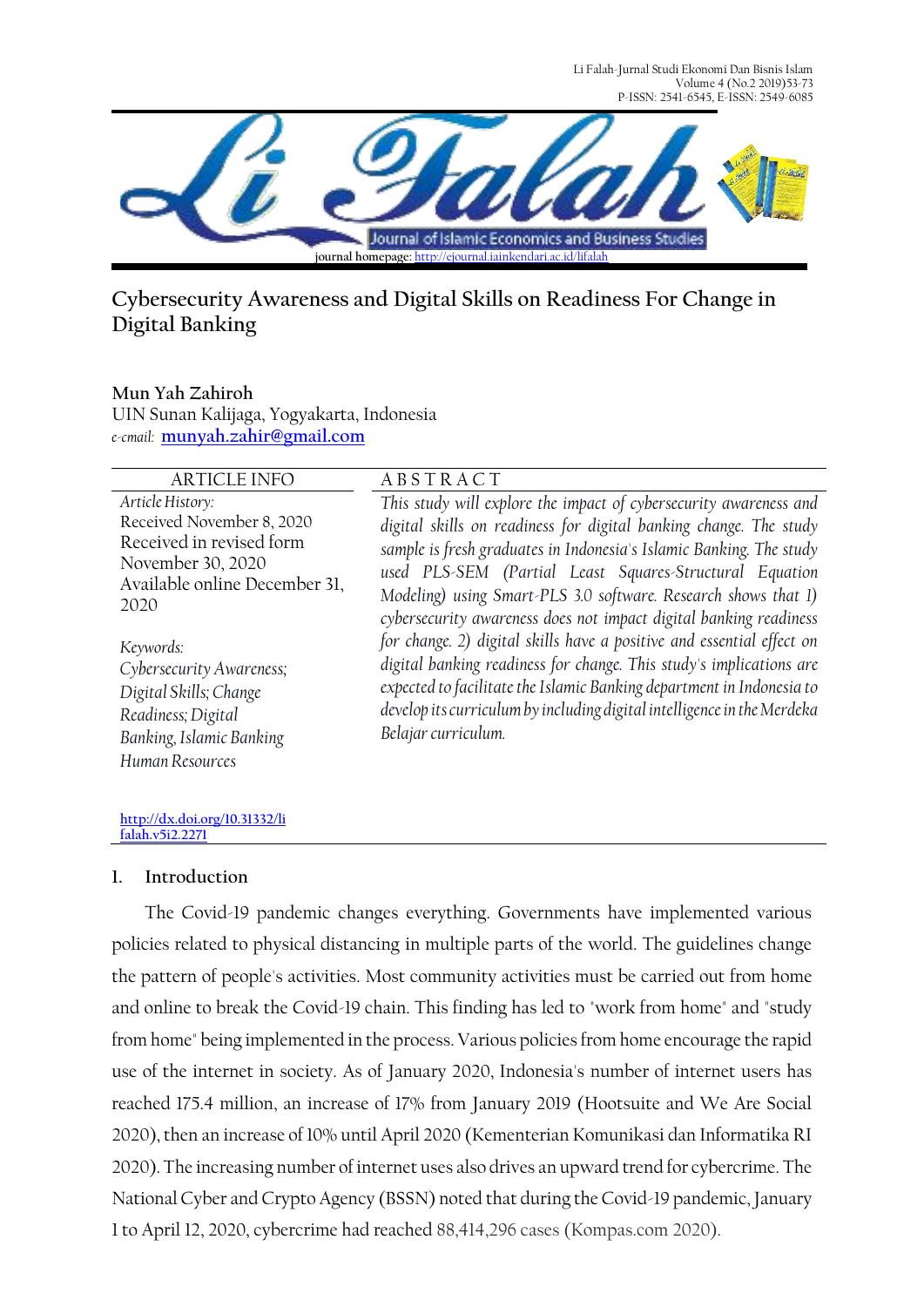As cybercrime increases, every organization must establish policies to maintain and improve their information technology (Sumin, 2016). Data from the I.T. company, Kaspersky antivirus maker, shows that during the Covid-19 pandemic period, January-May 2020, 40.5 million phishing attacks had occurred on the world's banking business sector (CNN Indonesia 2020). Phishing is a type of malware where someone tries to steal the personal information data of other people (victims) by sending fake emails (Vayansky and Kumar 2018). Furthermore, Kaspersky's data shows that hackers carried out cyber attacks on the banking system through phishing by sending fake emails to bank employees or officials. Phishing will be successful if the targeted employees or bank officials open the link in the email; personal and company data can be stolen. Malware can be installed on the company computer used to access the email. This information shows that cybersecurity awareness is a must among banking employees, including Islamic banking.

Before the pandemic hit globally, the issue of *fintech* that would shift banking's role had already been discussed by many experts. The presence of *fintech* and technology business actors like this has been a challenge for the banking industry in recent years. The banking industry must also compete with the technology industry with such rapid transformation (Wirjoatmodjo, 2018). Banking transformation and digitization must be carefully designed, from preparing infrastructure and human resources (H.R.) to qualified policymakers' regulations (Satria 2018). Based on data from the 2019-2024 Sharia Economic Master Plan issued by the National Committee for Islamic Economics and Finance, the quantity and quality of human resources (H.R.) of Islamic banks in Indonesia are inadequate, B.U.S. information technology has not been able to support Islamic bank service products, and the quality is below conventional bank technology. The development of *fintech*, if not utilized properly, will threaten the development of the Islamic banking industry (Komite Nasional Keuangan Syariah 2018).

In their research, Gasser et al. (2017) from Harvard estimate that by 2025, the banking industry's value chain starting from customer behavior, banking operations, banking revenue acceptance models, big data, and platforms banking, will completely transform into digital banking. The Covid-19 pandemic will undoubtedly accelerate this change because people's internet usage behavior increases. Islamic banking human resources must keep up with these changes and correct deficiencies in quality. Adopting technology requires adequate digital skills. In 2019, Indonesia was ranked 14th as the country with the lowest level of digital technology use than several other countries, especially those in the ASEAN region, such as Singapore, which was ranked first. Even though internet use behavior among Indonesians has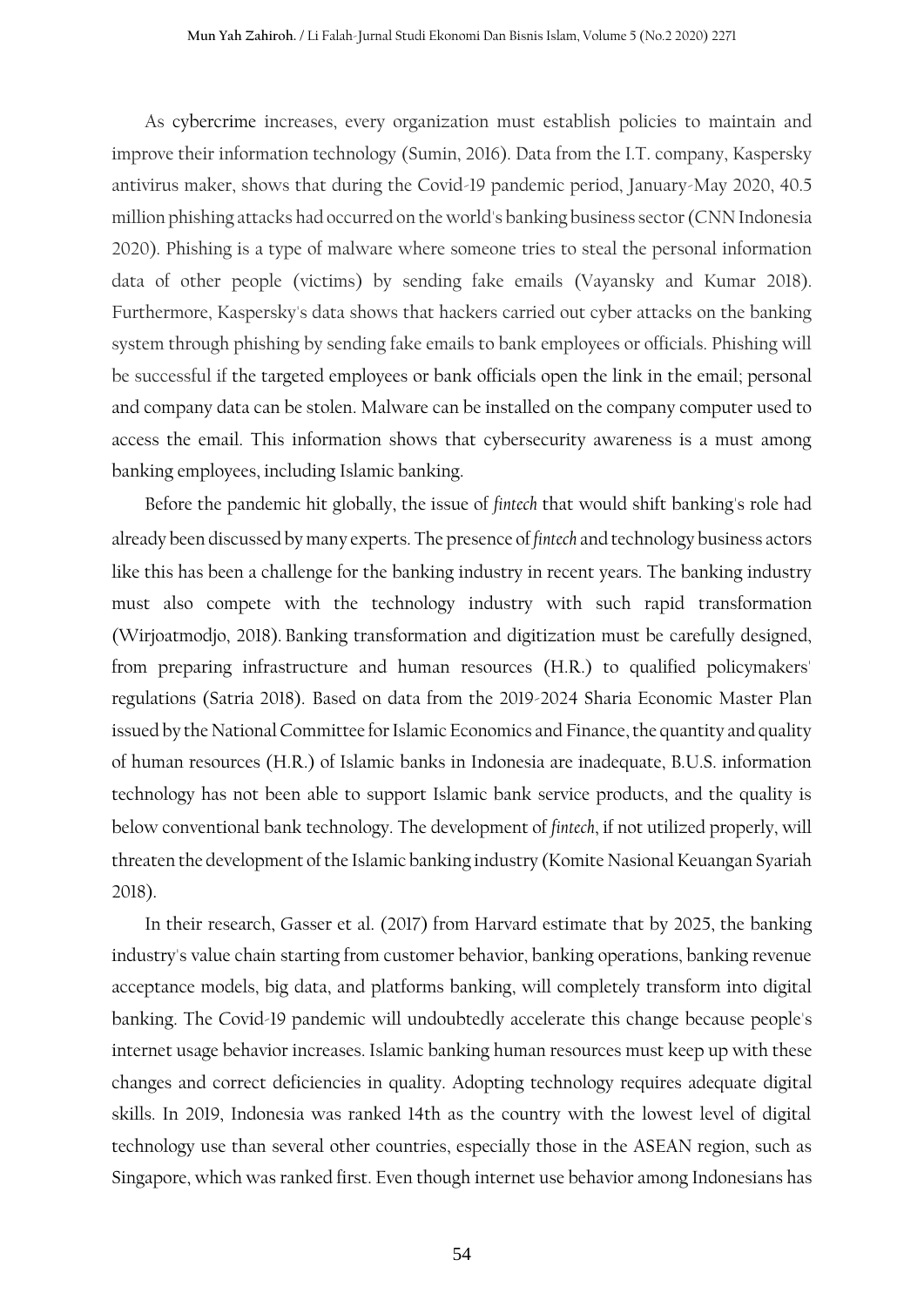increased during the pandemic, data from 2019 shows that digital skills in Indonesia are still low compared to other ASEAN countries.

From the description above, a crucial issue related to the quality of the human resources of Islamic banking raises, especially on the level of cybersecurity awareness and digital skills of the human resources in Islamic banking in Indonesia, whether cybersecurity awareness and digital skills will affect their Readiness for Change in digital banking. This research will measure cybersecurity awareness and digital skills of fresh graduates majoring in Islamic Banking in Indonesia during the Covid-19 pandemic because this pandemic is a time of very large-scale technology transformation, and new Islamic Banking graduates must have a competitive edge in seeking employment. In the banking sector, at a time of contracted economic growth. The research results are quite important as an evaluation for the Islamic banking department in Indonesia.

#### **2. Literature Review**

#### **2.1 Cybersecurity Awareness**

Cybersecurity awareness is 1) the level of understanding of internet users about the importance of information security; 2) the responsibilities and actions of internet users to implement information security controls efficiently to protect the organization's data and networks (Shaw et al., 2009). Cybersecurity awareness refers to the ability to identify possible threats to cyberspace, assess the dangers, and prevent or solve problems in cyberspace promptly to protect personal data and property security(Wang et al., 2019). Committee on National Security Systems (CNSS) provides a shorter definition of cybersecurity awareness, namely the ability to protect or defend internet use from cyber attacks (Teer, Kruck, and Kruck 2007). It is possible to infer from these concepts that awareness of cybersecurity is the level of awareness among Internet users of the possibility of manipulating internet information and the control to ensure that crimes do not occur on the internet.

#### **2.2 Digital Skills**

NUI Galway (2020) defines digital skills are a set of digital technology skills, including computers and computer applications, tablets and *smartphones*, websites, online platforms, and many more. The expansion of the digital economy and an increasingly digitalized society around the world requires people today to be equipped with a range of digital skills that will enable them to succeed in their work and daily life because they can take advantage of more opportunities in the advancement of digital technology (International Telecommunication Union (I.T.U.) 2018).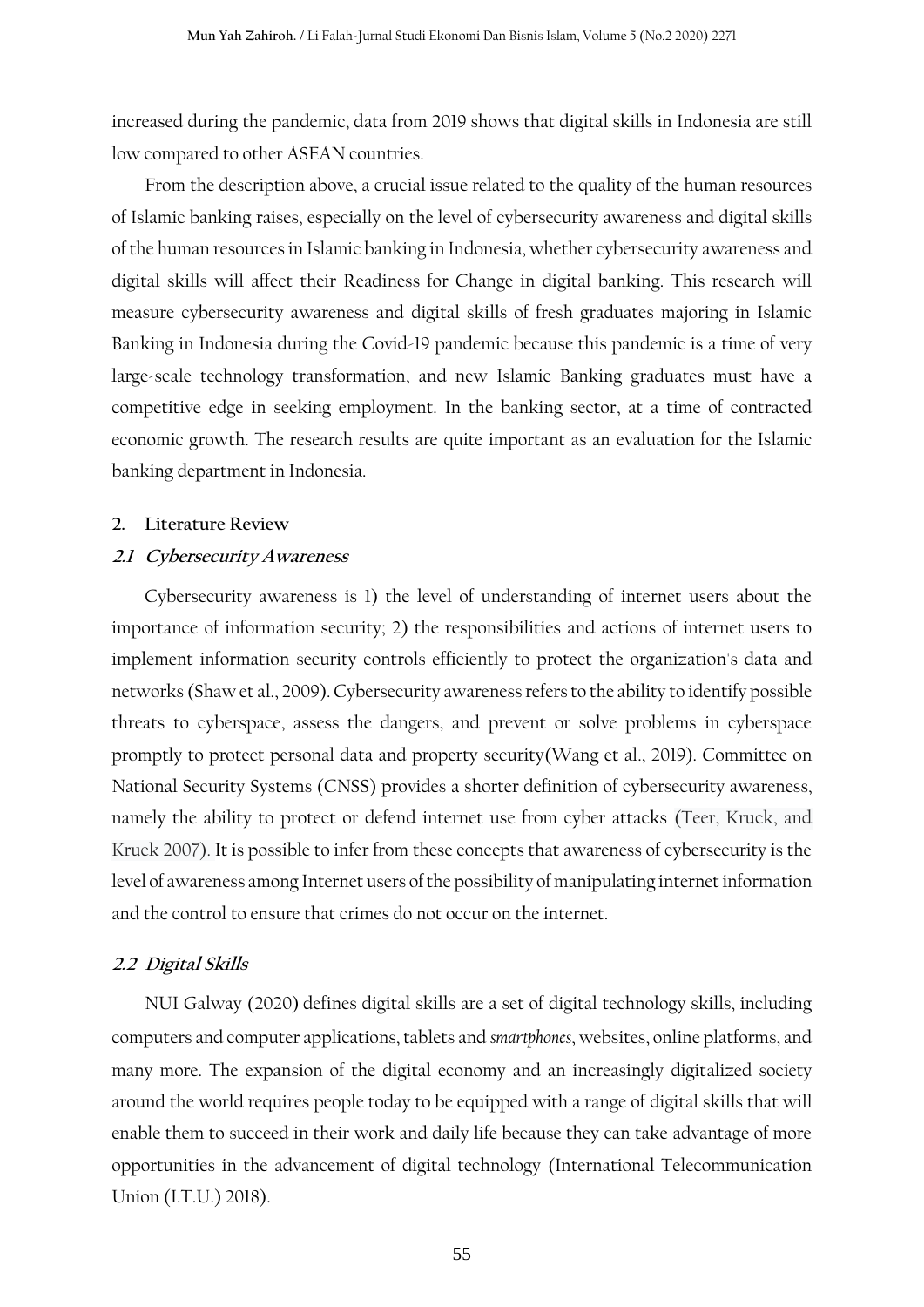According to Van Deursen & Van Dijk (2009), four types of digital skills include: 1) Operational skills, namely skills to operate digital media; 2) Formal skills, namely skills in handling unique structures in digital media such as website menus and hyperlinks; 3) Information skills, namely the skills to find, select and evaluate information in digital media; 4) Strategic skills, namely the skills to use the information contained in digital media as a means to achieve specific personal or professional goals.

#### **2.3 Change Readiness**

Readiness for change is a derivative variable of Change Management and Organizational Development, a study of Human Resource Management. Readiness for change is the beliefs, attitudes, and intentions of organizational members about the extent to which changes are needed by the organization and the administrative capabilities of the organization's capacity to make these changes succeed (Achilles A. Armenakis, Stanley G. Harris, and Kevin W. Mossholder 1993). A more recent definition of change readiness is how employees perceive the need for organizational change positively and believe that such changes are likely to positively impact their broader implications for the organization (Jones 2005). Readiness for change will gain success if each employee or individual organization has the belief that: 1) they can implement the proposed changes (changing self-efficacy); 2) the proposed changes are appropriate for the organization (conformity); 3) leaders committed to the proposed change (management support), and 4) proposed changes benefit organizational members (Holt et al. 2007).

#### **2.4 Digital Banking**

*Otoritas Jasa Keuangan* or the Financial Service Authority (2016) defines digital banking as services or activities using electronic or digital means belonging to the Bank and or through digital media belonging to prospective customers and or Bank customers, which are carried out independently. Digital banking enables prospective customers and or Bank customers to obtain information, communicate, register, open accounts, banking transactions, and close accounts, including obtaining other information and transactions outside of banking products, including financial advice, investment, electronic-based trading system transactions (*e-commerce*), and different needs of Bank customers.

Due to the rapid development of information technology, digitalization has changed the financial services industry, including banking. This development allows new business processes and leads to entirely new business models, and even shows a radical change in the entire banking value chain as value chains in other changing industries such as the media industry (Ito, Narula, and Ali 2017). Gasser et al., (2017) in their research entitled *Digital*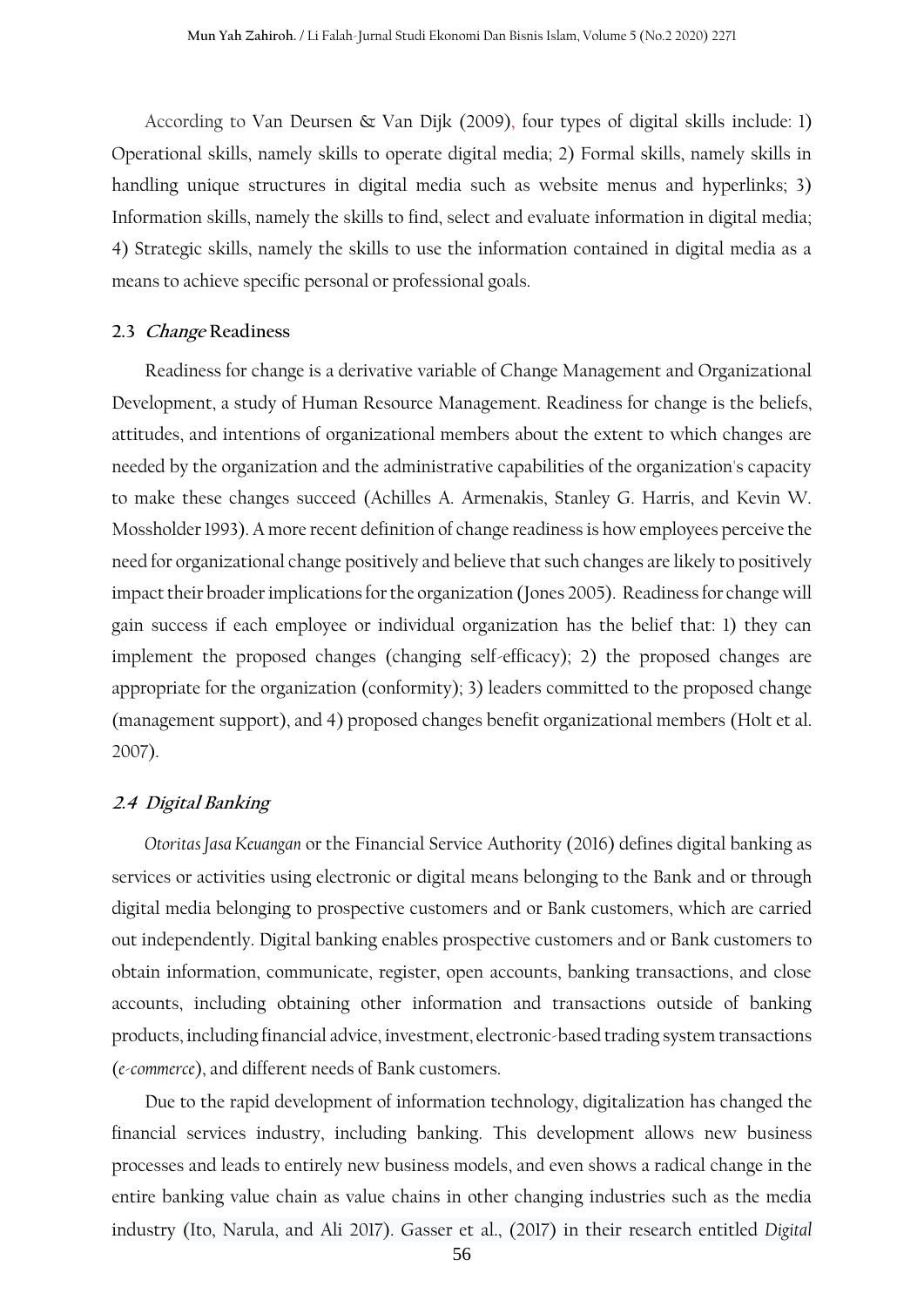*Banking* 2025; the banking industry will transform into six areas: 1) Banking customers 2025: A decrease in the number of physical customer services and use of e-*banking* intensive forces many banks to adapt to new customer service process to maintain contact with customers. Interaction with customers and between companies can be carried out through various digital channels such as applications, social media, to video chat; 2) The banking operational model in 2025: the current banking organizational structure tends to be vertical, in the future there will be a lot of automation of banking value chains, a lot of human labor is replaced by machines so that the organizational structure tends to be decentralized; 3) The banking revenue model 2025: Declining market share through increasingly fierce competition with other banks and *fintech* of non-bank, low-interest-rate environment, increased fees as a result of regulatory requirements, all have led to lower bank profitability. The development of a new digital ecosystem allows banks to reposition themselves in the banking value chain, as well as other value chains, and develop new revenue models such as collaboration with technologybased companies and innovative service providers; 4) digital banking platform in 2025: Generation Y customer era, characterized by an increase in electronic customer services and cross-company transaction processing services that will integrate customers, banks and thirdparty service providers through *a* platform of new digital banking; 5) Data-based banking 2025: *Big data* is a support service related to customer information, especially new customers. Data allows banks to get a complete view of customers and offer new services according to customer preferences. For example, customer shopping transaction data can become *big data* about what customers consume most. This information can become data on customer preferences; 6) Banking value chain 2025: In recent years, many *fintech* of non-bank entered the banking value chain. For example, technology companies such as Apple (ApplePay) or Google (Google Wallet) sever direct transaction relationships between consumers and banks by providing their electronic money services directly to consumers and only using banks as transaction processing providers. Other examples are bankless service providers such as Wealthfront or Nutmeg for investment or *peer-to-peer* lending in financing (online loans). These new developments indicate a shift towards new banking value chains and compel banks to rethink their current business models radically

## **2.5 The Relationship between Cybersecurity Awareness and Change Readiness in Digital Banking.**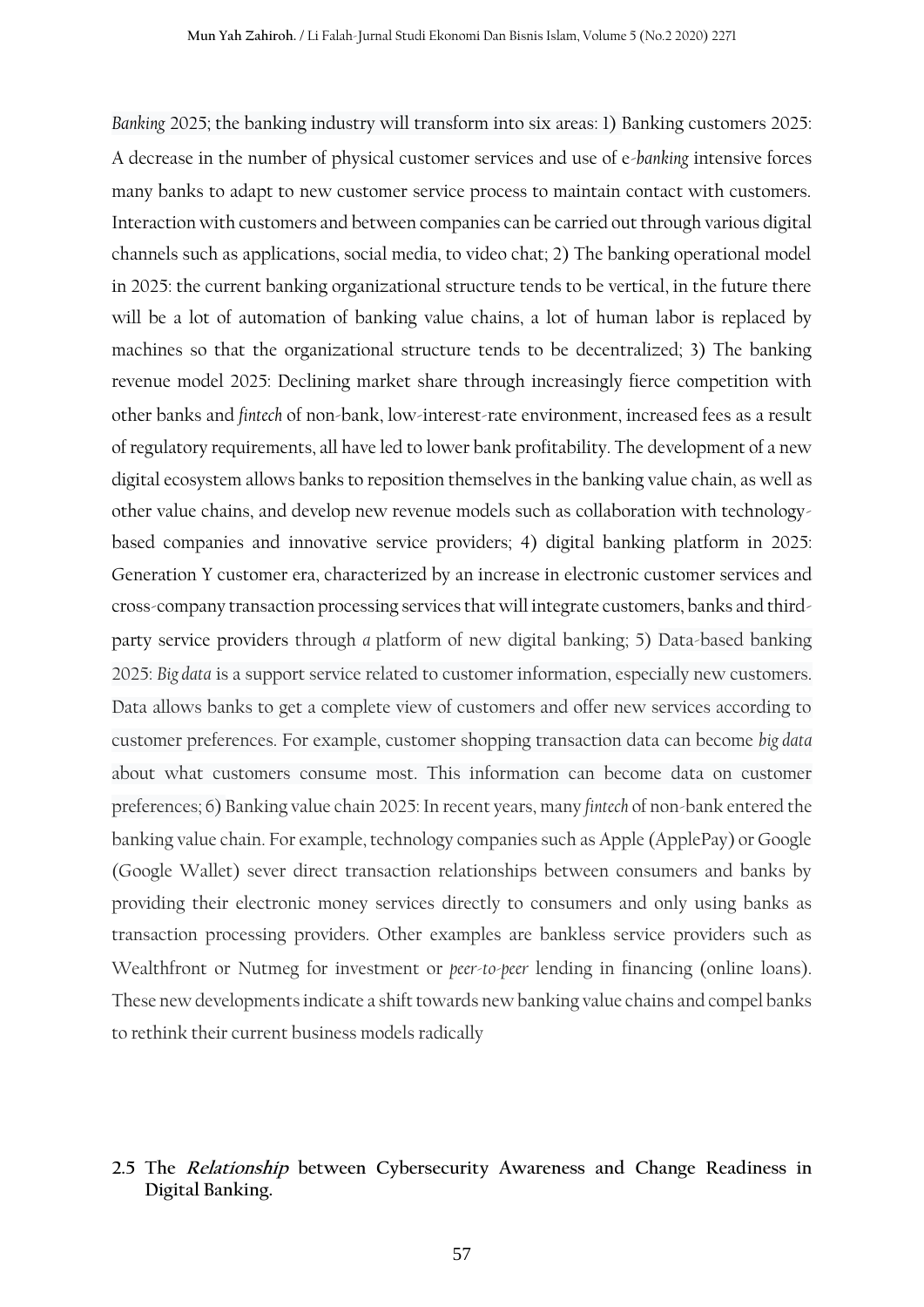Ernest & Young, in a 2015 survey, found that employees who are careless and less aware are the top vulnerability factors that concern companies (Muhirwe and White 2016). Students who lack cybersecurity awareness and enter the workforce threaten recruiting companies; students as prospective employees who are prepared to join the crew must have cybersecurity awareness (Teer, Kruck, and Kruck 2007). Mapoka et al. (2019), in their research titled "*Hack the Bank and Best Practices for Secure Bank,"* concluded that to maintain banking's digital security, a bank employee needs an awareness routine about cyber theft*.* From this description, the first hypothesis that can be formed is:

H1: *Cybersecurity Awareness* has a positive and significant effect on Change Readiness in *Digital Banking*

# **2.6 2.6. The Relationship between Digital Skills and Change Readiness in Digital Banking**

Digital banking is a radical change in the entire banking business value chain (Ito, Narula, and Ali, 2017). Good change management is needed in the transition period in digital banking. Change management is essential, enabling people to accept new processes, technologies, systems, structures, and values. It is a series of activities that help people move from their current way of working to how they want to work (Ryerson 2011). Digital skills are fundamental to consider, especially in a relatively fast-changing work environment (International Telecommunication Union (I.T.U.) 2018). Digitalization in banking makes the banking business relatively fast-changing. People with more digital skills can take advantage of more opportunities generated with changing advances in digital technology, platforms, and devices. People with relevant digital skills can safely access news and information, communicate online, access essential services related to e-health, e-government, digital finance, agriculture, smart transportation, and otherwise enjoy the many benefits of participating in a globalized world (International Telecommunication Union (I.T.U.) 2018). The second hypothesis is as follows:

H2: *Digital Skills* have a positive and significant effect on Change Readiness in *Digital Banking*

#### **3. Research Method**

From the time dimension, this research includes cross-section research, which is only conducted once and represents a specific period in time (Cooper and Schindler 2014). The purposive sampling technique took the sample in this study. Purposive sampling is a sampling technique by basing specific characteristics (Sekaran, 2011). The features of the sample in this study are fresh graduates majoring in Islamic Banking in 2020. In this study, new graduates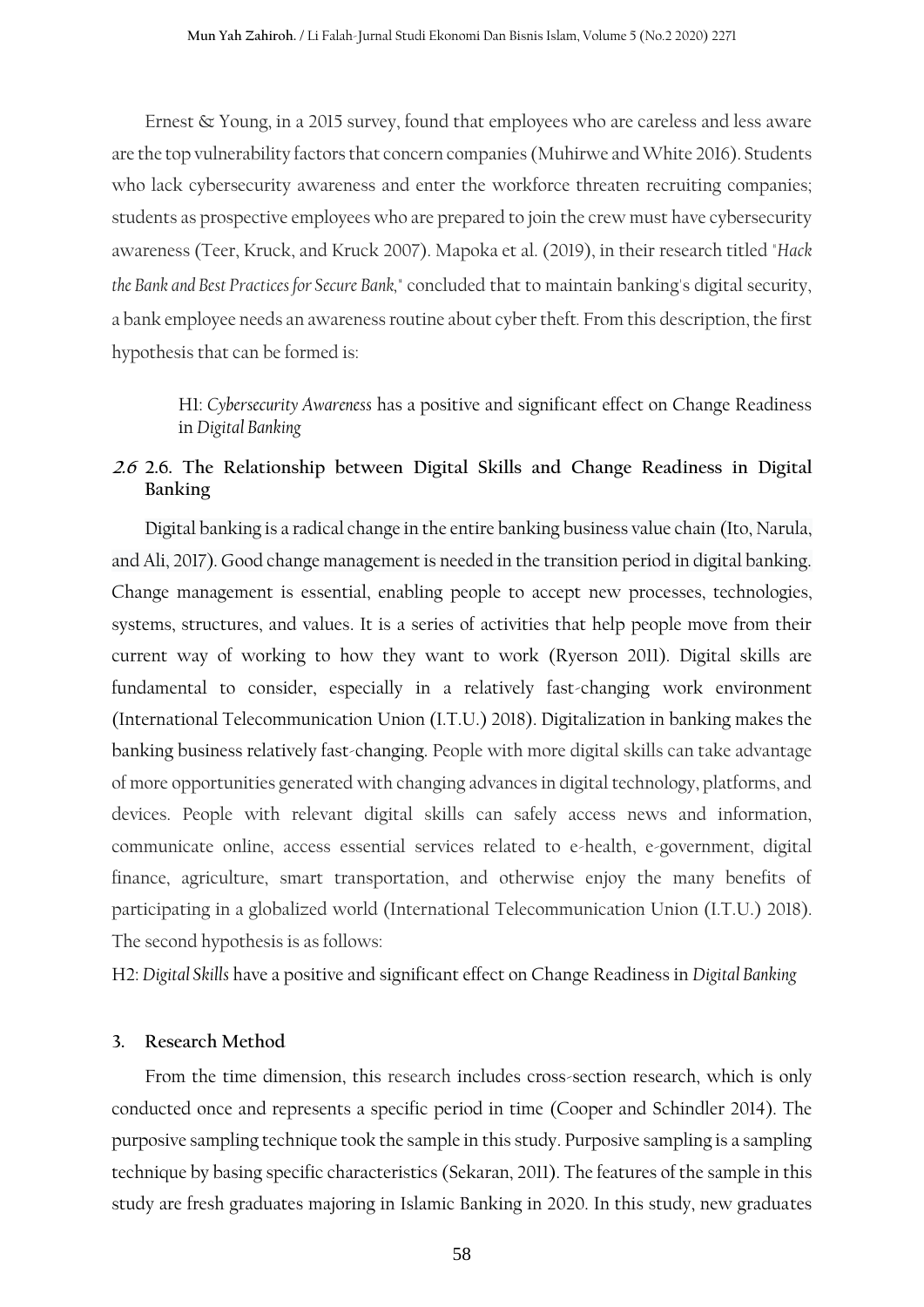are the ready-to-work force and graduated during a period of radical changes in technology adoption due to the pandemic and contraction of economic growth. It is assumed to have adequate technological readiness efforts. According to Roscoe (1975) cited in Sekaran (2011), a sample size of more than 30 and less than 500 is appropriate for most studies. This study consisted of 101 fresh graduates majoring in Islamic Banking from PTKIN-PTKIN and PTS-PTS in Indonesia. It was in the birth range of 1994-2000, generations Y (millennial) and Z.

In this study, three variables will be studied, namely *Cybersecurity Awareness* (X1), *Digital Skills* (X2), and Change Readiness in *Digital Banking* (Y). Each variable will be measured by a questionnaire from experts with a Likert scale of 1-5. The following is a table of variable operations in this research: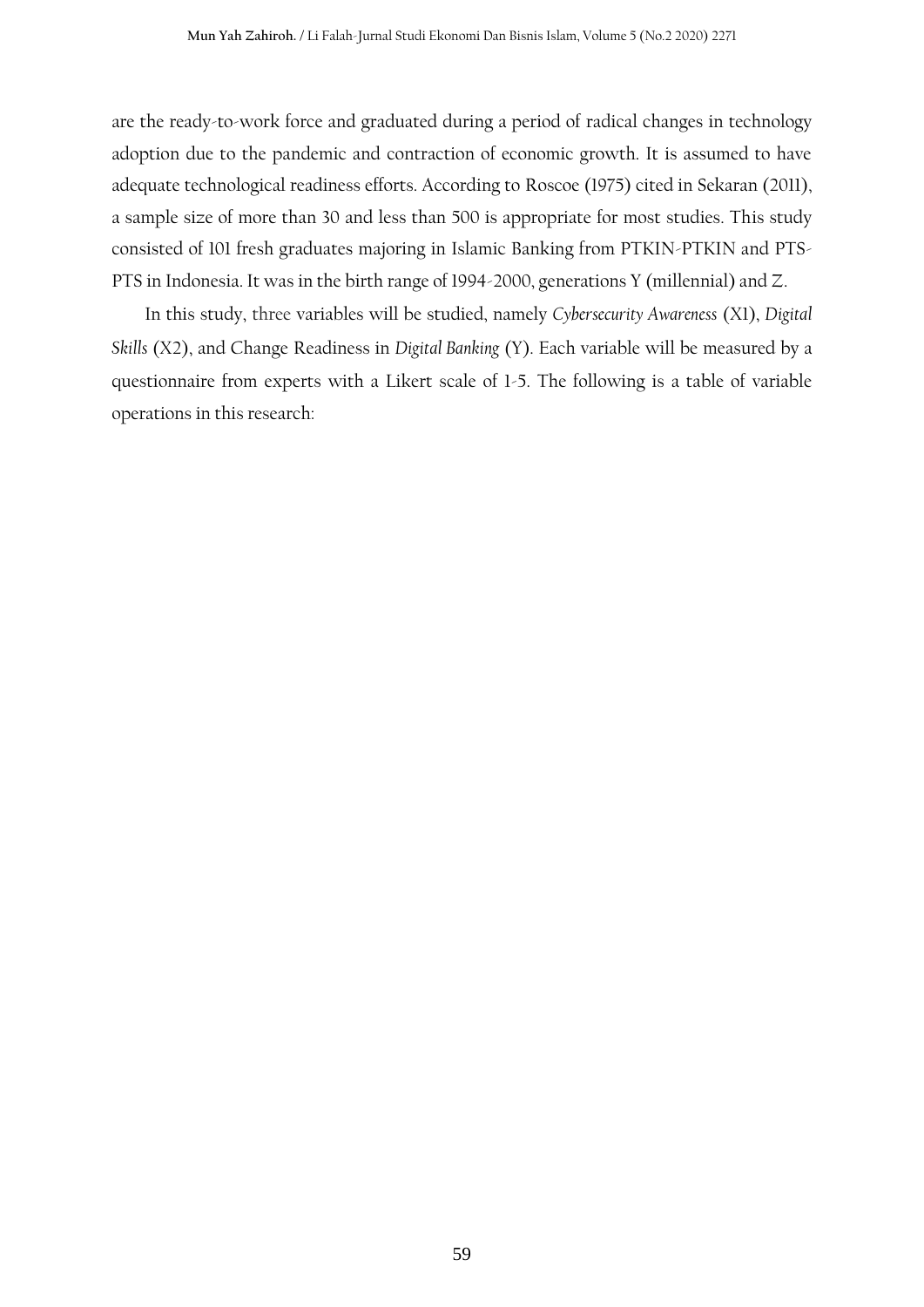| Variables                                                                                        | Questionnaire                                                                                            | Indicators                                                                                                                                                                                                                                                                                                                                                                      | Question<br>Number<br>Item | Scale      |
|--------------------------------------------------------------------------------------------------|----------------------------------------------------------------------------------------------------------|---------------------------------------------------------------------------------------------------------------------------------------------------------------------------------------------------------------------------------------------------------------------------------------------------------------------------------------------------------------------------------|----------------------------|------------|
| Cybersecurity<br>Awareness (X1)<br>is a latent<br>variable<br>exogenous                          | Cybersecurity<br>Awareness Survey<br>(C.A.S.) is arranged<br>Peker et al. (2016)                         | CSAI, CSA2, CSA3,<br>CSA4, CSA5, CSA6,<br>CSA7, CSA8, CSA9,<br>CSA10, CSA11, CSA12,<br>CSA13, CSA14, CSA15,<br>CSA16, CSA17, CSA18,<br>CSA19                                                                                                                                                                                                                                    | 19                         | Likert 1-5 |
| Digital Skills<br>$(X2)$ are<br>latent<br>variables<br>exogenous                                 | Digital Skills of Dutch<br>Citizens compiled by<br>Van Deursen & Van<br>Dijk (2009)                      | 1) Operational skills<br>(operational skills):<br>DS1.1, DS1.2, DS1.3,<br>DS1.4, DS1.5, DS1.6,<br>DS1.7, DS1.8, DS1.9,<br>DS1.10, DS1.11,<br><b>DS1.12</b><br>2) Formal skills (formal<br>skills): DS2.1,<br>DS2.2, DS2.3,<br>DS2.4<br>3) Information skills<br>(information<br>skills): DS3.1,<br>DS3.2, DS3.3, DS3.4<br>4) Strategic skills: DS4.1,<br>DS4.2, DS4.3,<br>DS4.4 | 24                         | Likert 1-5 |
| Readiness<br>Changed in<br>Digital Banking<br>$(Y)$ is an<br>endogenous<br>latent variable<br>of | Readiness for Change<br>compiled by<br>Bouckenooghe et al.<br>(2009) by adding<br>object Digital Banking | 1) Emotional readiness<br>for change: KBDB1.1,<br>KBDB1.2, KBDB1.3,<br>KBDB1.4, KBDB1.5<br>2) Cognitive readiness for<br>change: KBDB2.1,<br>KBDB2.2, KBDB2.3,<br>KBDB2.4, KBDB2.5<br>, KBDB2.6<br>3) Intentional readiness<br>for change: KBDB3.1,<br>KBDB3.2, KBDB3.3,<br>KBDB3.4                                                                                             | 15                         | Likert 1-5 |

Source: Processed Data, 2020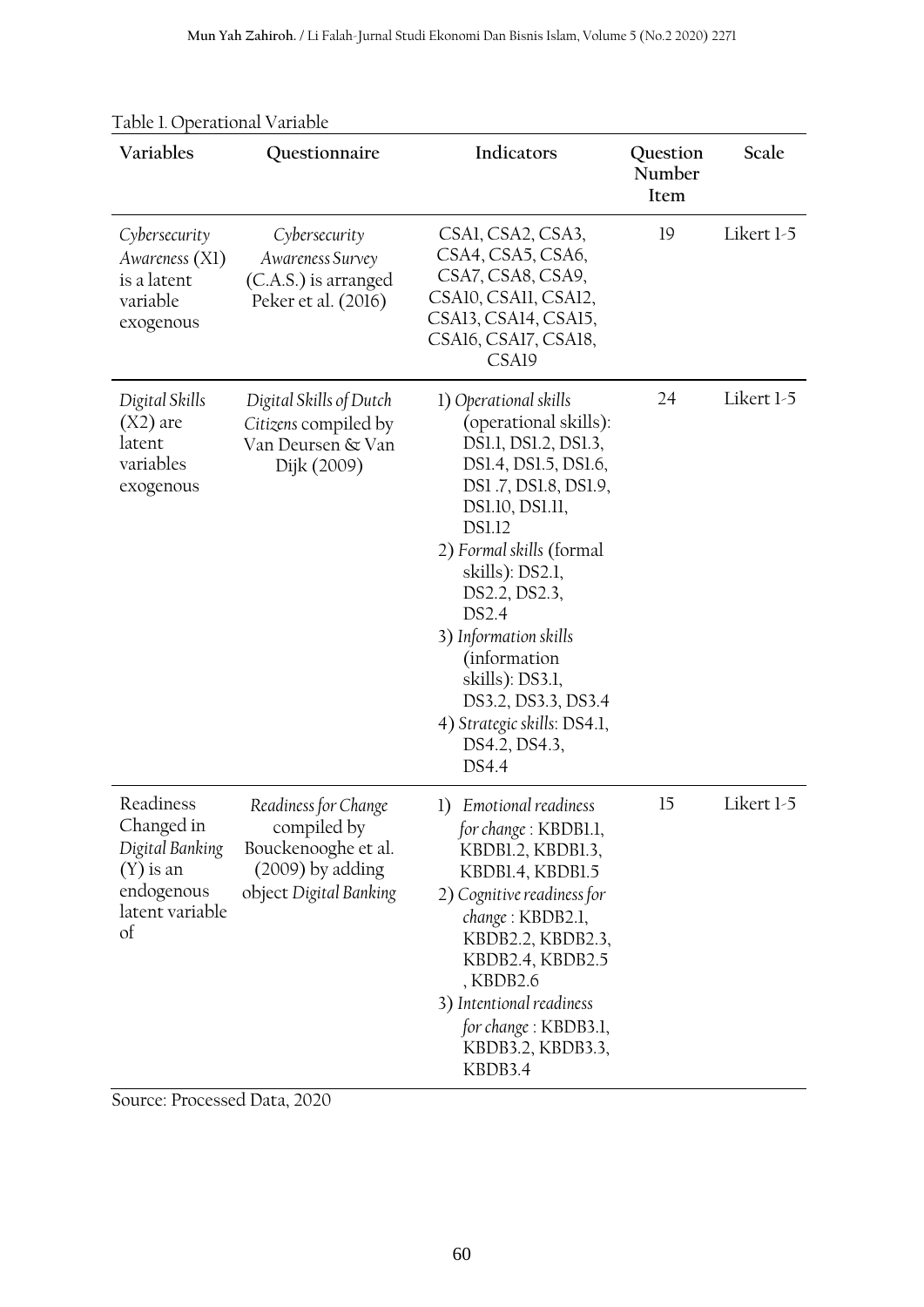The study analysis uses PLS-SEM (*Partial Least Squares -Structural Equation Modeling*) using the program *software Smart*-PLS 3.0. P.L.S. (*Partial Least Squares)* is S.E.M. (*Structural Equation Modeling*). S.E.M. is a statistical technique that can analyze the relationship between latent variables and their indicators, latent variables with one another, and direct measurement errors. It allows analysis between several dependent (endogenous) and independent (exogenous) variables directly (J. F. J. Hair et al. 2006). According to Wold (1985), as cited in Ghozali & Latan (2015). P.L.S. is a powerful analysis method and is often called soft modeling because it eliminates O.L.S. (Ordinary Least Squares) regression. Such data must be normally distributed *multivariate,* and there is no multicollinearity problem between exogenous variables. Besides, SEM-PLS is a popular research analysis used for current research and does not require many samples (J. F. Hair et al. 2019), so these assumptions are suitable for this study.

PLS-SEM analysis consists of two sub-models, namely, evaluating the measurement model (*outer model*) and then evaluating the structural model (*inner model*). Evaluation of the measurement model (*external model*) shows how the manifested or observed variable represents the latent variable to be measured. In contrast, the structural model (*inner model*) shows the estimation strength between latent and construct variables (Ghozali and Latan 2015). The following is the equation of the measurement model (*outer model*) and structural model (*inner model*) according to Ghozali & Latan (2015) :

a. Measurement Model (*outer model*)

The measurement model *outer model*) in this study is a reflective measurement model, which is a test to produce values such as *loading, Cronbach's alpha, composite reliability*, AVE, HTMT (J. F. Hair et al. 2019), which is the result value. Validity and Reliability Test. The equation for the *outer model* reflective can be written as follows:

$$
x = \lambda_x \xi + \varepsilon_x
$$

 $y = \lambda_v \eta + \varepsilon_v$ 

Where:

- $X$  is a manifest variable or indicator for the exogenous latent construct (ξ), and y is a variable or indicator for the endogenous latent construct (n).
- And is a loading matrix that describes a simple regression coefficient that connects latent variables and their indicators.
- and is a residual measurement error (*measurement error*)
- b. Structural Model (*inner model*)

The structural model (*inner model*) will produce values such as R-Square, Significance, and Model fit (J. F. Hair et al. 2019). The equation for the structural model (*inner model*) can be written as follows:

 $n = \beta_0 + \beta n + \Gamma \xi + \zeta$ 

Where η represents the latent variable's dependent vector,  $ξ$  describes the independent vector of the latent variable, and ζ refers to the residual variable vector. Because P.L.S. is designed for a recursive model, the relationship between latent variables, each latent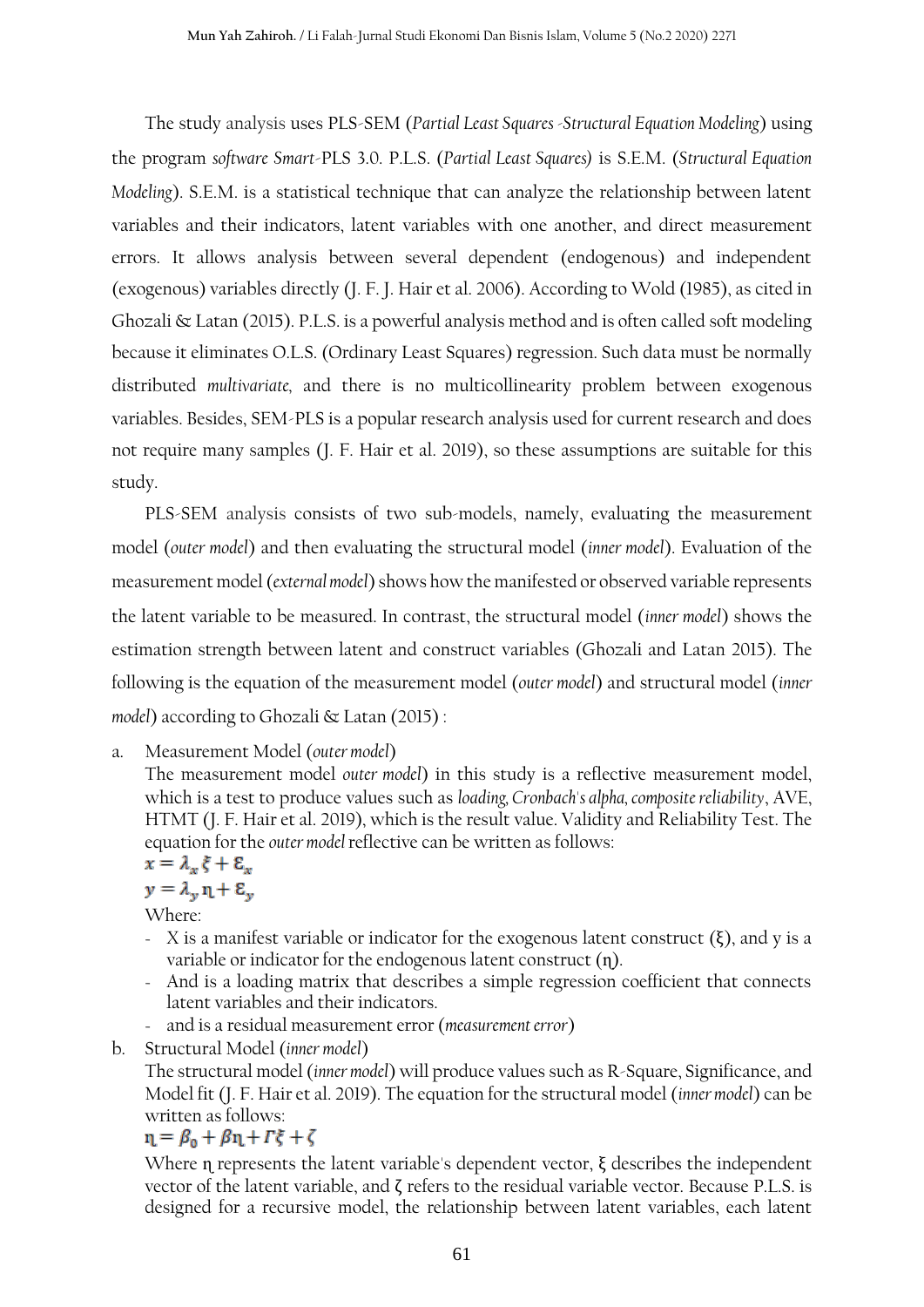dependent variable (endogenous) ɳ or called the *causal chain system* of latent variables can be specified as follows:  $\mathbf{n}_j = \sum_i \beta_{ji} \mathbf{n}_i + \sum_i \gamma_{jb} \xi_b + \zeta_j$ 

In which  $\beta_{ii}\gamma_{ii}$  and is the path coefficient that connects the endogenous predictors and the exogenous latent variables  $\xi$  and  $\eta$  along with the index range i and b, and $\zeta_i$  is the *inner residual variable*.

The following is the research model design in this study with *Cybersecurity Awareness* as an exogenous latent variable (X1), *Digital Skills* as an exogenous latent variable (X2), and Change Readiness in *Digital Banking* as an endogenous latent variable (Y):



**Figure 1: Research Model Design**  Source: Processed Data, 2020

#### **4. Result and Discussions**

#### **4.1 Result**

.

#### **4.1.1 Evaluation of Measurement Model (Outer Model)**

The evaluation of the measurement model (*outer model*) consists of two stages: the validity test and the reliability test. In this study, the measurement model (*external model*) is reflective. The validity test consists of the convergent and discriminant validity tests (J. F. Hair et al. 2019).

#### a. Validity Test

- Convergent Validity Test

Convergent validity test is the extent to which variants of the indicator question items can explain or measure the latent variables' constructs (J.F. Hair et al. 2019). Convergent validity test will be evaluated with value *loading* and AVE (*Average Variance Extracted).*

The standard loading factor value that can be accepted is  $\geq 0.5$  dan more acceptable if the value is  $\geq$  0,7 (J. F. J. Hair et al. 2006). In this research, the indicator question items were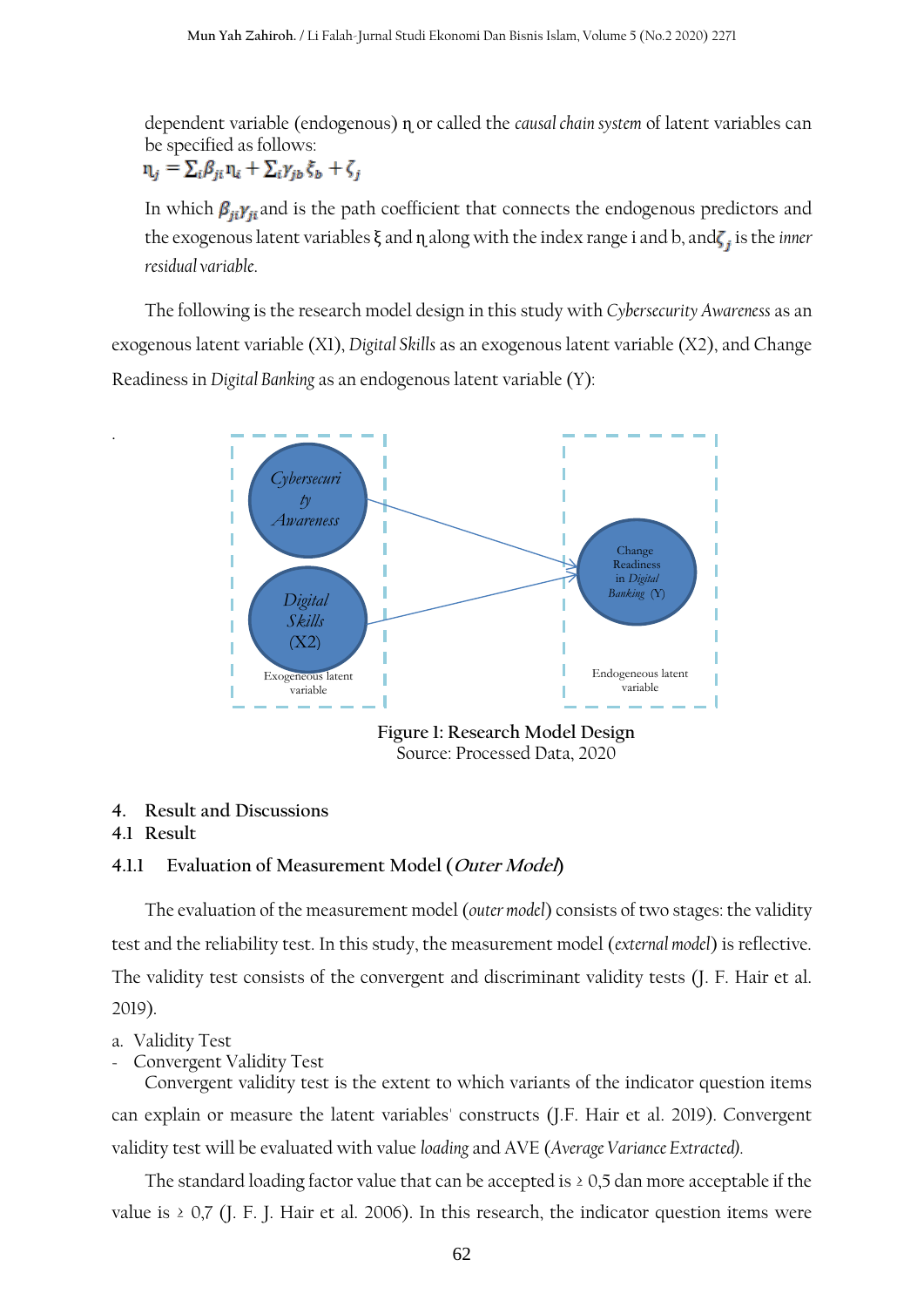declared valid value of *the loading factor is* ≥ 0,6. The following are the results of the loading value of the latent variable question items for convergent validity testing through the software program called Smart-PLS 3.0:

| Table 2. Output Value of Loadings Indicator Latent |         |                                              |                |                        |         |
|----------------------------------------------------|---------|----------------------------------------------|----------------|------------------------|---------|
| Cybersecurity                                      |         | Digital Skills (D.S.)<br>Change Readiness in |                |                        |         |
| Awareness (C.S.A.)                                 |         |                                              |                | Islamic Banking (KBDB) |         |
| X1                                                 |         |                                              | X <sub>2</sub> |                        | Y       |
| Question                                           | Loading | Question                                     | Loading        | Question               | Loading |
| Item X1                                            | Value 2 | Item X2                                      | Value          | Item Y                 | value   |
| <b>CSA1</b>                                        | 0,50    | DS1.1                                        | 0,560          | KBDB1.1                | 0,675   |
|                                                    | 5       |                                              |                |                        |         |
| CSA <sub>2</sub>                                   | 0,180   | <b>DS1.2</b>                                 | 0,453          | KBDB1.2                | 0,505   |
| CSA3                                               | 0,286   | <b>DS1.3</b>                                 | 0,450          | KBDB1.3                | 0,746   |
| CSA4                                               | 0,563   | <b>DS1.4</b>                                 | 0,683          | KBDB1.4                | 0,771   |
| CSA <sub>5</sub>                                   | 0,460   | <b>DS1.5</b>                                 | 0,485          | KBDB1.5                | 0,748   |
| CSA6                                               | 0,596   | <b>DS1.6</b>                                 | 0,486          | KBDB2.1                | 0,755   |
| CSA7                                               | 0,477   | <b>DS1.7</b>                                 | 0,603          | KBDB2.2                | 0,712   |
| CSA8                                               | 0,579   | <b>DS1.8</b>                                 | 0,739          | KBDB2.3                | 0,754   |
| CSA9                                               | 0,342   | <b>DS1.9</b>                                 | 0,783          | KBDB2.4                | 0,627   |
| CSA10                                              | 0,266   | <b>DS1.10</b>                                | 0,590          | KBDB2.5                | 0,886   |
| CSAll                                              | 0,572   | <b>DS1.11</b>                                | 0,773          | KBDB3.1                | 0,716   |
| CSA12                                              | 0,557   | <b>DS1.12</b>                                | 0,766          | KBDB3.2                | 0,659   |
| CSA13                                              | 0,530   | DS2.1                                        | 0,766          | KBDB3.3                | 0,773   |
| $\overline{\text{CS}}$ Al <sub>4</sub>             | 0,600   | DS2.2                                        | 0,630          |                        |         |
| CSA15                                              | 0,636   | DS2.3                                        | 0,766          |                        |         |
| CSA16                                              | 0,523   | DS2.4                                        | 0,839          |                        |         |
| CSA17                                              | 0,637   | DS3.1                                        | 0,689          |                        |         |
| CSA18                                              | 0,611   | DS3.2                                        | 0,593          |                        |         |
| CSA19                                              | 0,404   | DS3.3                                        | 0,569          |                        |         |
|                                                    |         | DS3.4                                        | 0,609          |                        |         |
|                                                    |         | DS4.1                                        | 0,400          |                        |         |
|                                                    |         | DS4.2                                        | 0,636          |                        |         |
|                                                    |         | DS4.3                                        | 0,717          |                        |         |
|                                                    |         | DS4.4                                        | 0,501          |                        |         |

Source: processed data, 2020

There are 15 questions for the latent variable *cybersecurity awareness* (C.S.A.), which are declared invalid because the loading value is  $\leq$  0.6, and 4 questions are declared valid. In the latent variable *digital skills* (D.S.), there are six invalid questions (loading value ≤ 0.6) out of 12 questions on the operational skills indicator, all questions on the traditional skills indicator are declared valid (loading value  $\geq 0.6$ ), 2 Invalid question items (loading value  $\leq 0.6$ ) out of 4 question items on the information skills indicator, and two invalid questions (loading value ≤ 0.6) out of 4 questions on the strategic skills indicator. For the latent variable Readiness for Change in digital banking (KBDB), there is an invalid question item (loading value  $\leq 0.6$ ) out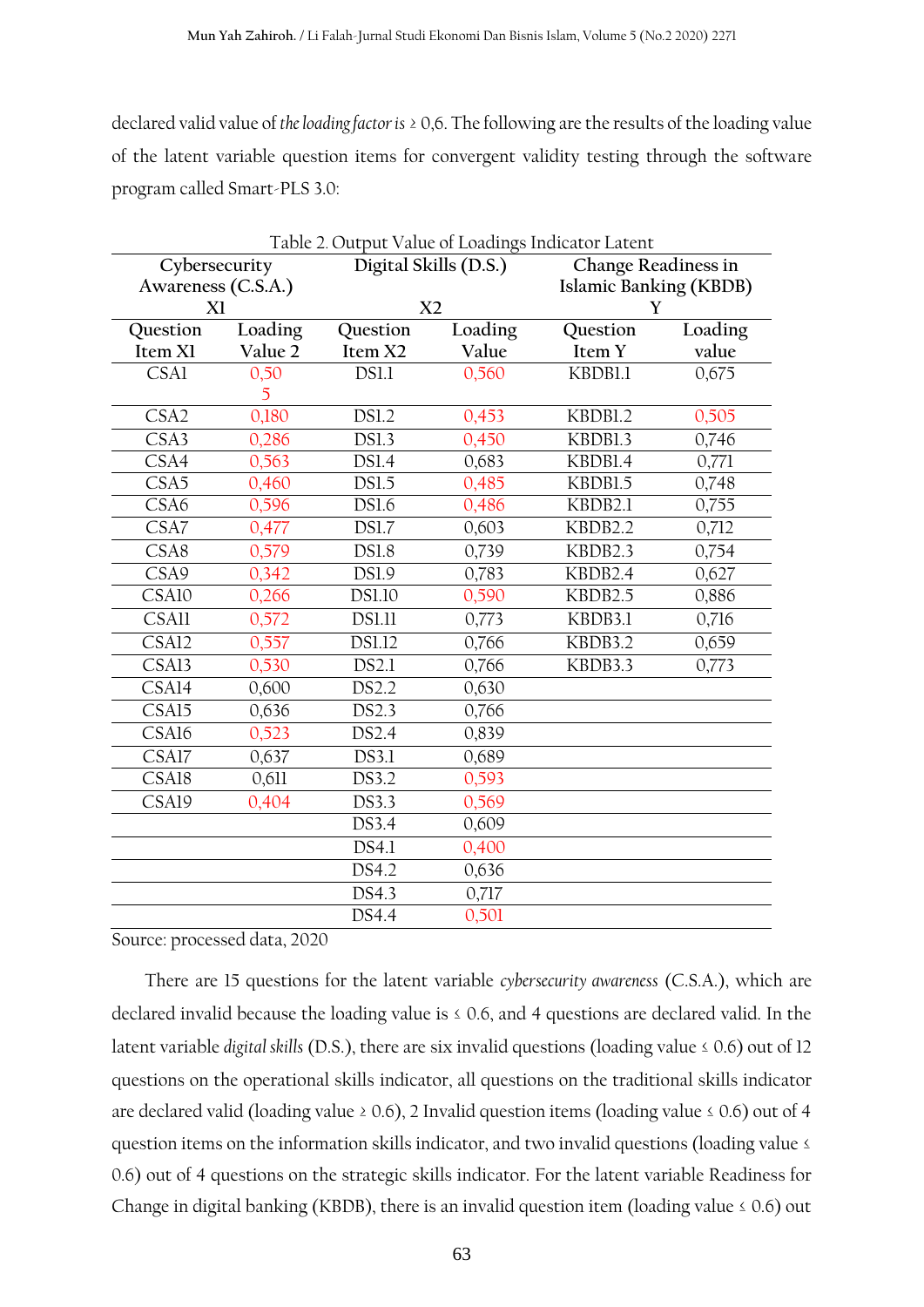of 5 questions on the indicator of emotional Readiness for Change, while all the questions are on the indicator of cognitive Readiness for Change and intentional Readiness for Change is declared valid (loading value  $\geq$  0.6). The invalid data were then reduced and tested again, resulting in indicator questions declared valid with loading values ≥ 0.6. Here is an overview of the results:



Figure 2. Output Value of Loadings*for* Latent Variable Indicators After Reduction Source: Processed Data, Tahun 2020

The figure above shows the second test results, and all indicator questions are declared valid with a loading value of  $\geq 0.6$ .

The next test for convergent validity is the AVE test. Latent variables are declared valid if the AVE value is ≥ 0.5 (J.F. Hair et al. 2019). All latent variables in this study were declared valid because the AVE value was ≥ 0.5. Following are the test results:

| Table 3. Average Variance Extracted (AVE) Result |       |             |  |  |
|--------------------------------------------------|-------|-------------|--|--|
| Variable                                         | AVF   | Description |  |  |
| Cybersecurity Awareness (X1)                     | 0,629 | Valid       |  |  |
| Digital Skills (X2)                              | 0.551 | Valid       |  |  |
| Change Readiness (Y)                             | 0.545 | Valid       |  |  |
| 0.0000                                           |       |             |  |  |

Source: Processed Data, 2020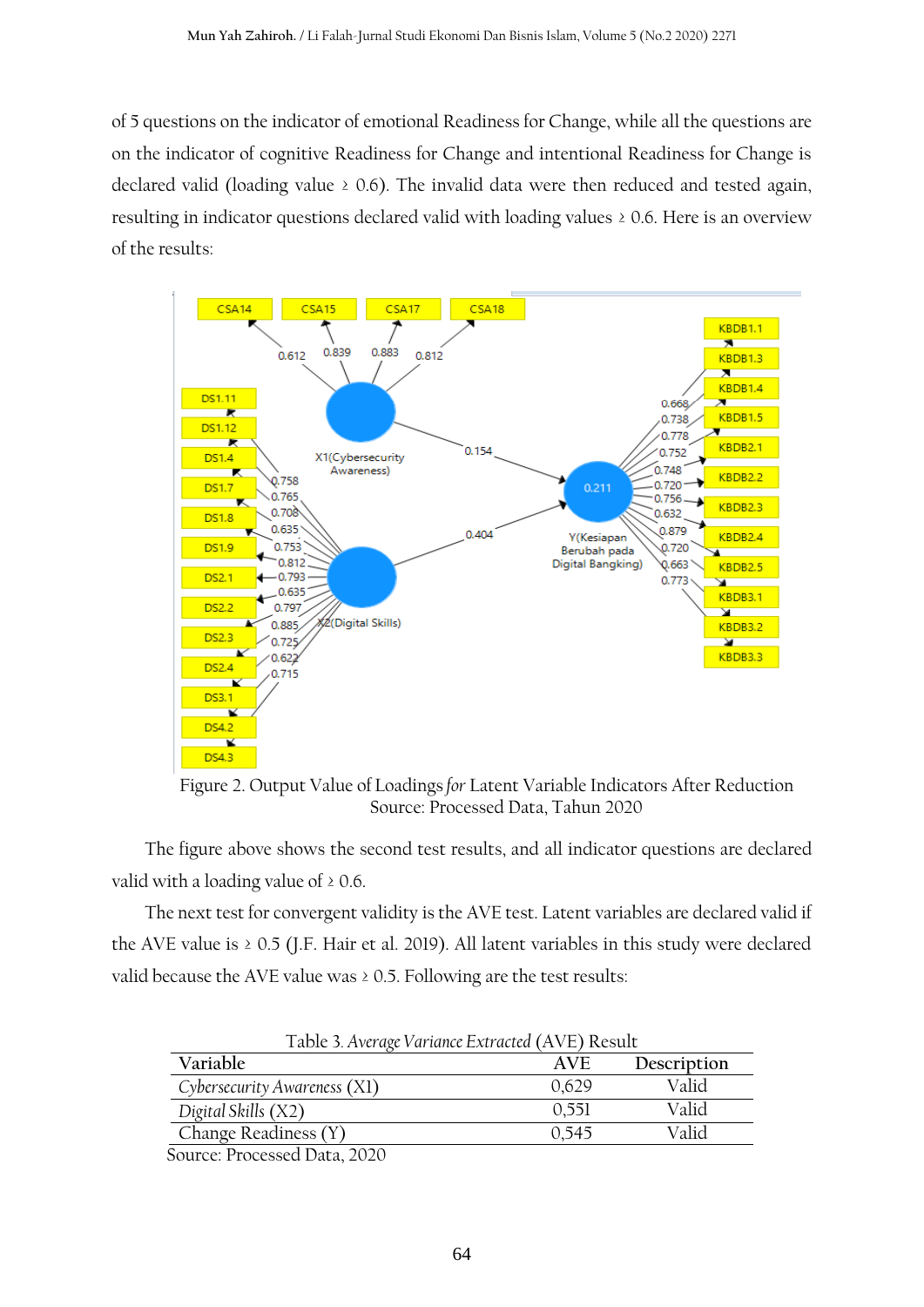## - Discriminant Validity Test

The discriminant validity test is the extent to which a latent variable construct is empirically different from other latent variable constructs in a structural model (J. F. Hair et al. 2019). The discriminant validity test will test the *Fornell Larcker Criterion* and *Cross Loadings values.* A latent variable is declared valid if the correlation value *Fornell Larcker Criterion* between the latent variable and the latent variable itself is higher than the correlation value between the latent variable and other latent variables (Ghozali and Latan 2015). Latent variable correlation value *cybersecurity awareness* with latent variables *cybersecurity awareness* alone is 0.793, higher than the latent variable correlation with *digital skills* (0.198) and readiness to change on *digital banking* (0.234). Likewise, for the latent variable of *digital skills* and Readiness for Change in *digital banking,* the latent variable's correlation value is higher than the other latent variables. Following are the test results:

| Table 4. Results of Fornell Larcker Criterion |            |         |           |           |
|-----------------------------------------------|------------|---------|-----------|-----------|
| Variable                                      | Cybersecur | Digital | Change    | Descripti |
|                                               | ity        | Skills  | Readiness | on        |
|                                               | Awareness  | (X2)    | (Y)       |           |
|                                               | `X1)       |         |           |           |
| Cybersecurity Awareness (X1)                  | 0,793      |         |           | Valid     |
| Digital Skills (X2)                           | 0,198      | 0,742   |           | Valid     |
| Change Readiness in Digital                   | 0,234      | 0,434   | 0,738     | Valid     |
| Banking (Y)                                   |            |         |           |           |
| $\mathbf{1}$                                  |            |         |           |           |

Source: Processed Data, 2020

The latent variable indicator question items are declared valid if the correlation value of *cross-loadings* between the latent variable indicator questions and the latent variable itself is higher than the latent variable indicator question items with other latent variables. The results of *cross-loadings of* all indicator question items are declared valid; here are the results:

| Table 5. Results of Cross Loadings |        |                 |             |            |
|------------------------------------|--------|-----------------|-------------|------------|
| Indicators                         |        | Latent variable |             | Descriptio |
|                                    | C.S.A. | D.S. (X2)       | <b>KBDB</b> | n          |
|                                    | ´X1)   |                 | Y)          |            |
| CSAl4(X1)                          | 0,612  | 0,172           | 0,114       | Valid      |
| CSAI5(X1)                          | 0,839  | $-0,011$        | 0,160       | Valid      |
| CSA17<br>ΪXΙ                       | 0,883  | 0,218           | 0,253       | Valid      |
| CSAl8<br>(X1)                      | 0,812  | 0,227           | 0,173       | Valid      |
| DSI.4(X2)                          | 0,170  | 0,708           | 0,362       | Valid      |
| DSl.7(X2)                          | 0,073  | 0,635           | 0,236       | Valid      |
| <b>DS1.8</b> (<br>'X2)             | 0,109  | 0,753           | 0,377       | Valid      |
| 'X2`<br><b>DS1.9</b>               | 0,114  | 0,812           | 0,273       | Valid      |
| DS1.11<br>ΪX2                      | 0,161  | 0,758           | 0,367       | Valid      |

Table 5. Results of *Cross Loadings*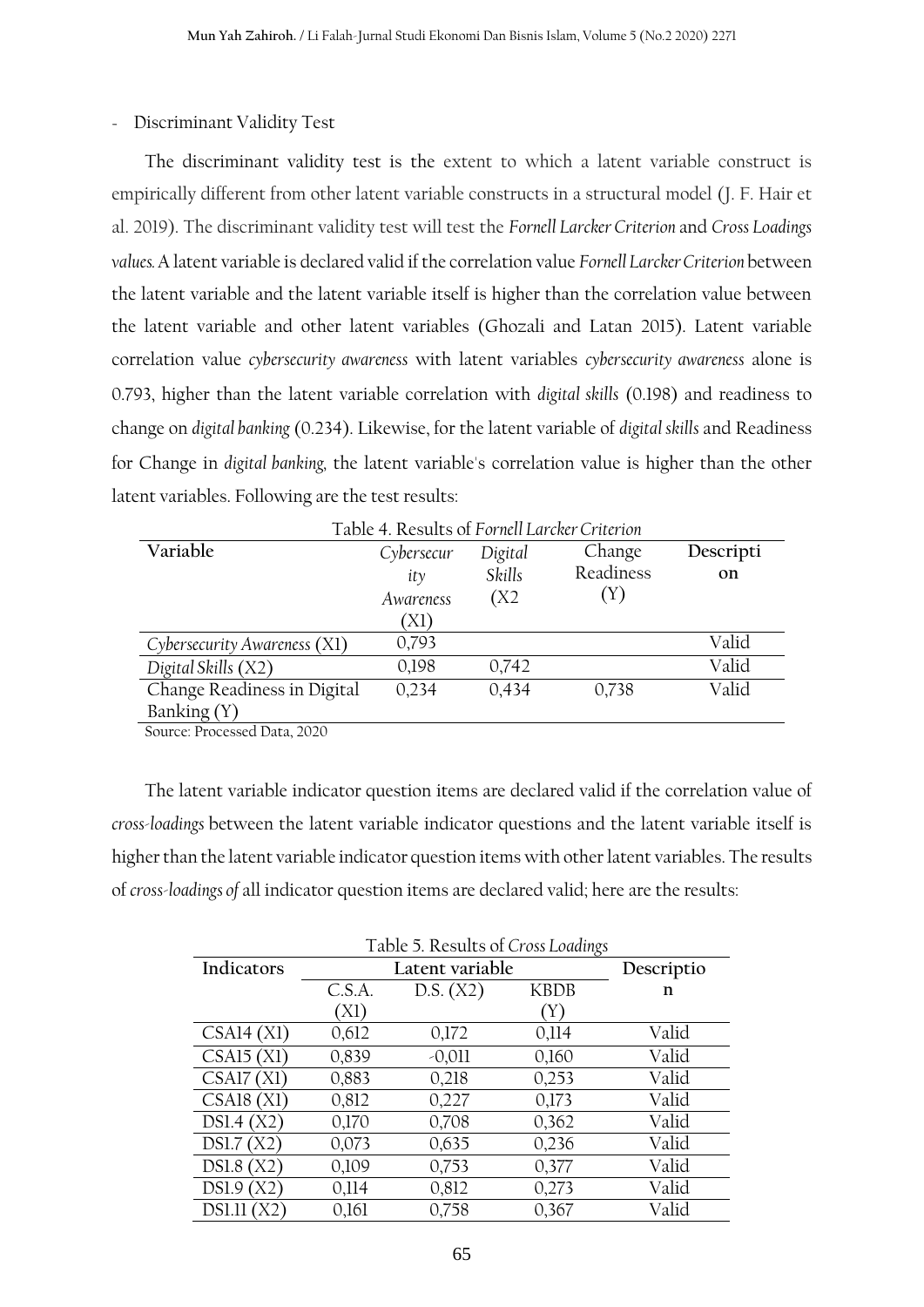| DS1.12(X2)     | 0,234 | 0,765 | 0,303 | Valid |
|----------------|-------|-------|-------|-------|
| DS2.1<br>'X2)  | 0,066 | 0,793 | 0,338 | Valid |
| DS2.2(X2)      | 0,068 | 0,635 | 0,178 | Valid |
| DS2.3<br>X2)   | 0,066 | 0,797 | 0,227 | Valid |
| DS2.4<br>(X2)  | 0,083 | 0,885 | 0,320 | Valid |
| DS3.1(X2)      | 0,161 | 0,725 | 0,303 | Valid |
| DS4.2<br>(X2)  | 0,246 | 0,622 | 0,404 | Valid |
| DS4.3(X2)      | 0,259 | 0,715 | 0,322 | Valid |
| KBDB1.1<br>(Y) | 0,147 | 0,229 | 0,668 | Valid |
| KBDB1.3        | 0,161 | 0,432 | 0,738 | Valid |
| (Y)            |       |       |       |       |
| KBDB1.4        | 0,155 | 0,401 | 0,778 | Valid |
| (Y)            |       |       |       |       |
| KBDB1.5        | 0,193 | 0,349 | 0,752 | Valid |
| (Y)            |       |       |       |       |
| KBDB2.1        | 0,065 | 0,238 | 0,748 | Valid |
| (Y)            |       |       |       |       |
| KBDB2.2        | 0,046 | 0,401 | 0,720 | Valid |
| (Y)            |       |       |       |       |
| KBDB2.3        | 0,168 | 0,225 | 0,756 | Valid |
| (Y)            |       |       |       |       |
| KBDB2.4        | 0,145 | 0,243 | 0,632 | Valid |
| (Y)            |       |       |       |       |
| KBDB2.5        | 0,241 | 0,286 | 0,879 | Valid |
| (Y)            |       |       |       |       |
| KBDB3.1        | 0,175 | 0,347 | 0,720 | Valid |
| (Y)            |       |       |       |       |
| KBDB3.2        | 0,371 | 0,181 | 0,663 | Valid |
| (Y)            |       |       |       |       |
| KBDB3.3        | 0,218 | 0,324 | 0,773 | Valid |
| (Y)            |       |       |       |       |

Source: processed data, 2020

# b. Reliability test result

After the validity test stage, all latent variables are declared valid, and the next step is the reliability test. The latent variable is declared reliable if the values are composite reliability and *Cronbach alpha* above 0.7 (Ghozali 2014). The importance of composite reliability and *Cronbach alpha* in this study are above 0.7 so that the latent variables are reliable.

| Table 6. Reliability Test Result |             |            |             |  |
|----------------------------------|-------------|------------|-------------|--|
| Variable                         | Composite   | Cronbach's | Description |  |
|                                  | Reliability | Alpha      |             |  |
| Cybersecurity Awareness (X1)     | 0,870       | 0,805      | Reliable    |  |
| Digital Skills (X2)              | 0,940       | 0,931      | Reliable    |  |
| Change Readiness in Digital      | 0,934       | 0,923      | Reliable    |  |
| Banking (Y)                      |             |            |             |  |
| Source: Processed data, 2020     |             |            |             |  |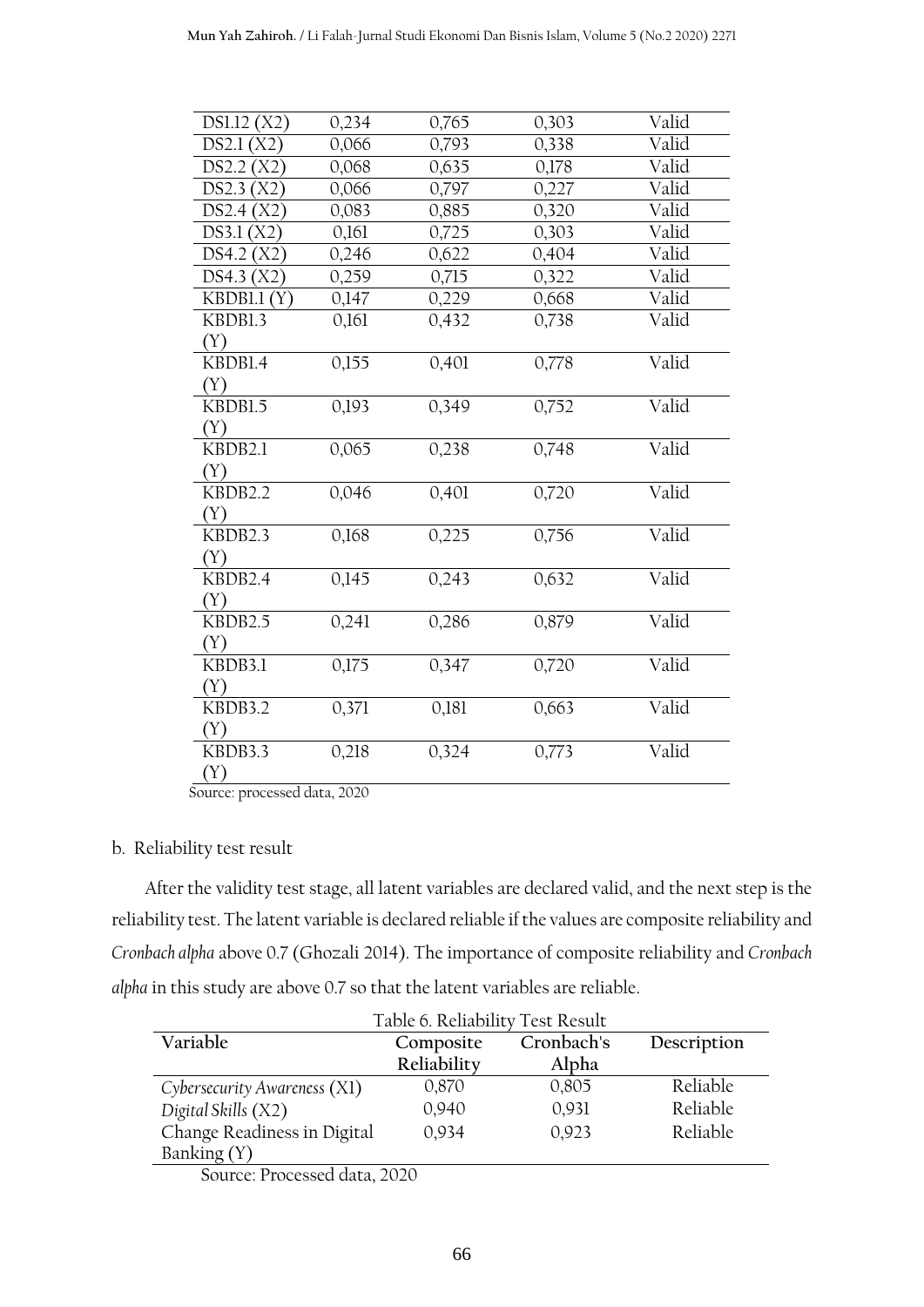#### **4.1.2 Evaluation of Measurement Model (Outer Model)**

Evaluation of the measurement model in this study consists of the coefficient of determination (*R-Square*), the path coefficient test, and the t-statistical test (*bootstrapping*).

a. Determination of Coefficient Test (R-Square (R<sup>2</sup>))

| Table 7. Results of R-Square $(R^2)$ |                     |  |  |  |
|--------------------------------------|---------------------|--|--|--|
| Variable                             | $R$ -Square $(R^2)$ |  |  |  |
|                                      | value               |  |  |  |
| Cybersecurity Awareness (X1)         |                     |  |  |  |
| Digital Skills (X2)                  |                     |  |  |  |
| Change Readiness in digital banking  | 0,211               |  |  |  |
| (Y)                                  |                     |  |  |  |
| Source: processed data, 2020         |                     |  |  |  |

Coefficient of Determination (*R-Square*(R<sup>2</sup> )) shows how much influence exogenous latent variables have on endogenous latent variables. The table above test results shows R Square's value (R2) of this study is 0,211. This information means that the effect of the exogenous latent variable *cybersecurity awareness* (X1) and the exogenous latent variable *digital skills* (X2) on the endogenous latent variable readiness to change in *digital banking* (Y) is 21.1%, and other latent variables outside the model influence the remaining 78.9%. This research. According to Chin (1998), as cited in Ghozali (2014), the results of *R Square* (R<sup>2</sup> ) between 0,19-0,33 indicates that the model is moderate. *This study's R Square (R2) is 0,211, which is in between, so the structural quality of the research model* is average.

b. Path Coefficient Test

| Table 8. Path Coefficient Test Result |                       |                       |  |  |
|---------------------------------------|-----------------------|-----------------------|--|--|
| Variable                              | Path coefficient test | Description           |  |  |
|                                       | value                 |                       |  |  |
| Cybersecurity Awareness (X1)          | 0,154                 | Positive relationship |  |  |
| Digital Skills (X2)                   | 0,404                 | Positive relationship |  |  |
| Source: processed data, 2020          |                       |                       |  |  |

Results of path coefficient values for exogenous latent variable *cybersecurity awareness* (X1) The endogenous latent variable Readiness for Change in *digital banking* (Y) shows a positive value of 0.154, meaning that the relationship between the exogenous latent inconsistent *cybersecurity awareness* (X1) and the endogenous latent variable readiness to change in *digital banking*(Y) is positive. While the path coefficient value of the exogenous latent variable digital skills (X2) on the endogenous latent variable readiness to change in digital banking (Y) shows a positive value of 0.404, meaning that the direction of the relationship between the exogenous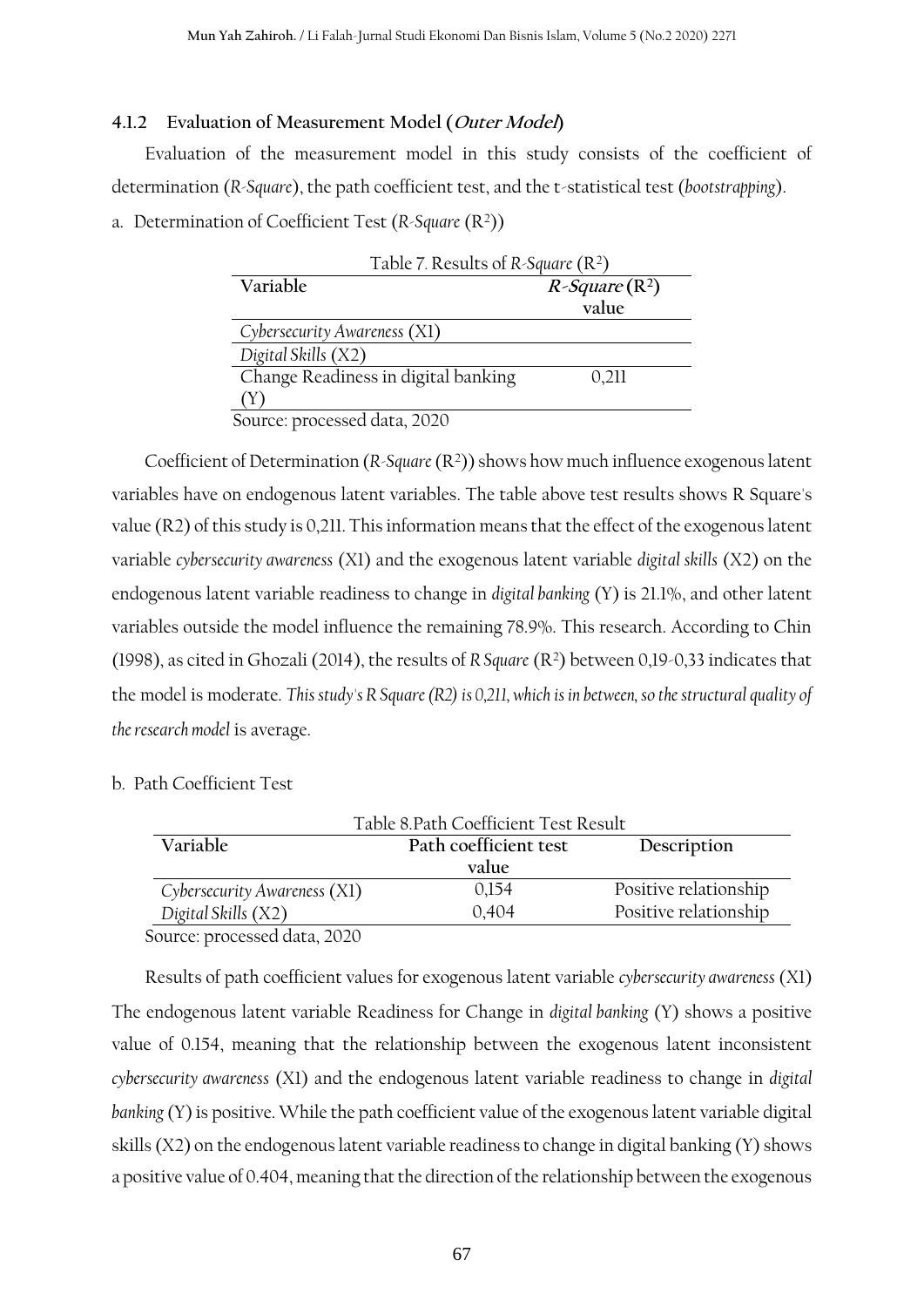latent variable digital skills (X2) to the endogenous latent variable readiness to change in digital banking (Y) is also positive.

c. The statistical t-test (*Bootstrapping*)

| Variable                     | T-test | P-Value | Description     |
|------------------------------|--------|---------|-----------------|
| Cybersecurity Awareness (X1) | 1,190  | 0.117   | Not significant |
| Digital Skills (X2)          | 4.127  | 0,000   | Significant     |
| $\bigcap$                    |        |         |                 |

Source: processed data, 2020

The T-test (Bootstrapping) is a significant test to test the hypothesis in this study. The ttable value in this study, with a confidence degree of 95% and degrees of freedom df = 101-3 = 98 for the one-way test, obtained a t-table value of 1.661. The test result is significant if the tstatistical value is greater than the t-table value and the p-value <0.05. Here are the results of the hypothesis:

- Hypothesis Testing of Exogenous latent variable of cybersecurity awareness (X1) towards endogenous latent variable of readiness to change in digital banking (Y)
- Based on the test results in the T-Statistics (Bootstrapping) table, the t-statistic value of the exogenous latent variable cybersecurity awareness (X1) is 1.190, so the t-statistic <ttable (1.190 <1.661). The p-value of the exogenous latent variable cybersecurity awareness (X1) is 0.117 so that the p-value is  $0.05$  (0.117 $> 0.05$ ). This result means that the exogenous latent variable cybersecurity awareness (X1) does not significantly affect the endogenous latent variable readiness to change in digital banking (Y). The path coefficient value shows a positive value of 0.154, meaning that the relationship between the exogenous latent variable cybersecurity awareness (X1) and the endogenous latent variable readiness to change in digital banking (Y) is positive. From the above analysis, it can be concluded that the first hypothesis is not accepted because although the exogenous latent variable cybersecurity awareness (X1) has a positive effect on the endogenous latent variable readiness to change in digital banking (Y), the t-statistic and p-value are not significant.
- Hypothesis Testing of Exogenous latent variable of digital skills (X2) on the endogenous latent variable of readiness to change in digital banking (Y).

Based on the test results in the T-Statistics (Bootstrapping) table, the t-statistic value of the exogenous digital skills (X2) latent variable is 4.127, so that the t-statistic> t-table (4.127> 1.661). The p-value of the exogenous digital skills (X2) latent variable is 0,000, so the p-value is <0.05 (0,000 <0.05). This finding means that the exogenous latent variable digital skills (X2) significantly affect the endogenous latent variable readiness to change in digital banking (Y). The path coefficient value shows a positive value of 0.404, meaning that the relationship between the exogenous latent variable digital skills (X2) and the endogenous latent variable readiness to change in digital banking (Y) is positive. From the analysis above, it can be concluded that the second hypothesis is accepted because the exogenous latent variable digital skills (X2) has a positive and significant effect on the endogenous latent variable readiness to change in digital banking (Y).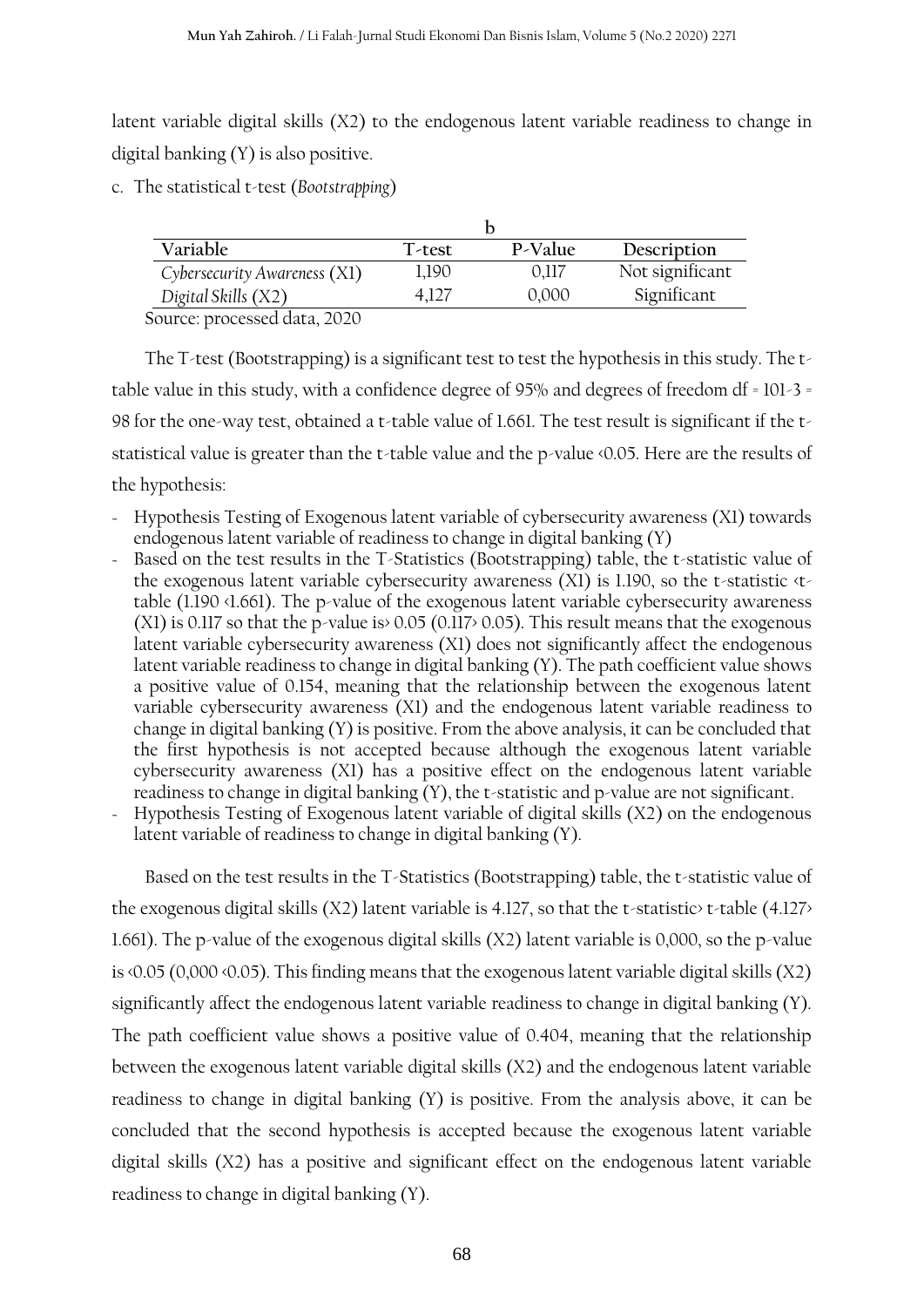#### 4.2 **Discussion**

The first hypothesis is not accepted (rejected) as the exogenous latent variable cybersecurity awareness does not affect change Readiness in Digital Banking. Although it does not have a significant effect, the correlation is positive, and the mean value of respondents' answers to the exogenous latent variable cybersecurity awareness is relatively high, namely 4.101. The respondents 'cybersecurity awareness's mean value shows that the respondents' cybersecurity awareness level is in a suitable category. Respondents were fresh college graduates born as generation Y (millennial) and Z. According to Bencsik and Machova (2016), the characteristics of the use of generation Y information technology cannot be separated from the use of information technology every day. Generation Z is quite intuitive or does not need to think for a long time automatically in its use (Putra 2016). High education and a technology responsive generation encouraged these respondents to be aware of cybercrime dangers on the internet. Security in banking information technology systems was hacked during the Covid-19 pandemic. One of the reasons is that the cybersecurity awareness of banking employees was less so that they were less alert when receiving online messages from unknown parties on bank computers (CNN Indonesia 2020). Cybersecurity awareness must be built in the banking culture. It must start when employees are recruited because employees are part of banking stakeholders, so it is essential if employees have security awareness (Babu 2018). If bank employees are accepted from the start, they already have cybersecurity awareness, and it will make it easier for the company if there is cybersecurity awareness training. Cybersecurity awareness competence is significant for banking employees, including sharia banking, because in the future, the banking business model will continue to change following technological developments, and this is accompanied by the increasing vulnerability of banking cybersecurity so that having human resources who are responsive to cybersecurity awareness is very important.

The second hypothesis is accepted as the exogenous latent variable. Digital Skills has a positive and significant effect on Change Readiness in Digital Banking. In the sharia banking roadmap prepared by the O.J.K. for 2015-2019 and the sharia banking road map made by KNEKS for 2020-2024, the same problems have become issues for Islamic banking in Indonesia, namely the lack of quality and quantity of human resources and technology in Islamic banking. in Indonesia compared to conventional banks which are much better (Departemen Perbankan Syariah O.J.K., 2015; Komite Nasional Keuangan Syariah, 2018). Considering that the age of Islamic banking in Indonesia is still younger than conventional banks, conventional banks are more stable in capital, and technology investment is an excellent value in banking. Islamic banking is yet to improve technology to catch up with the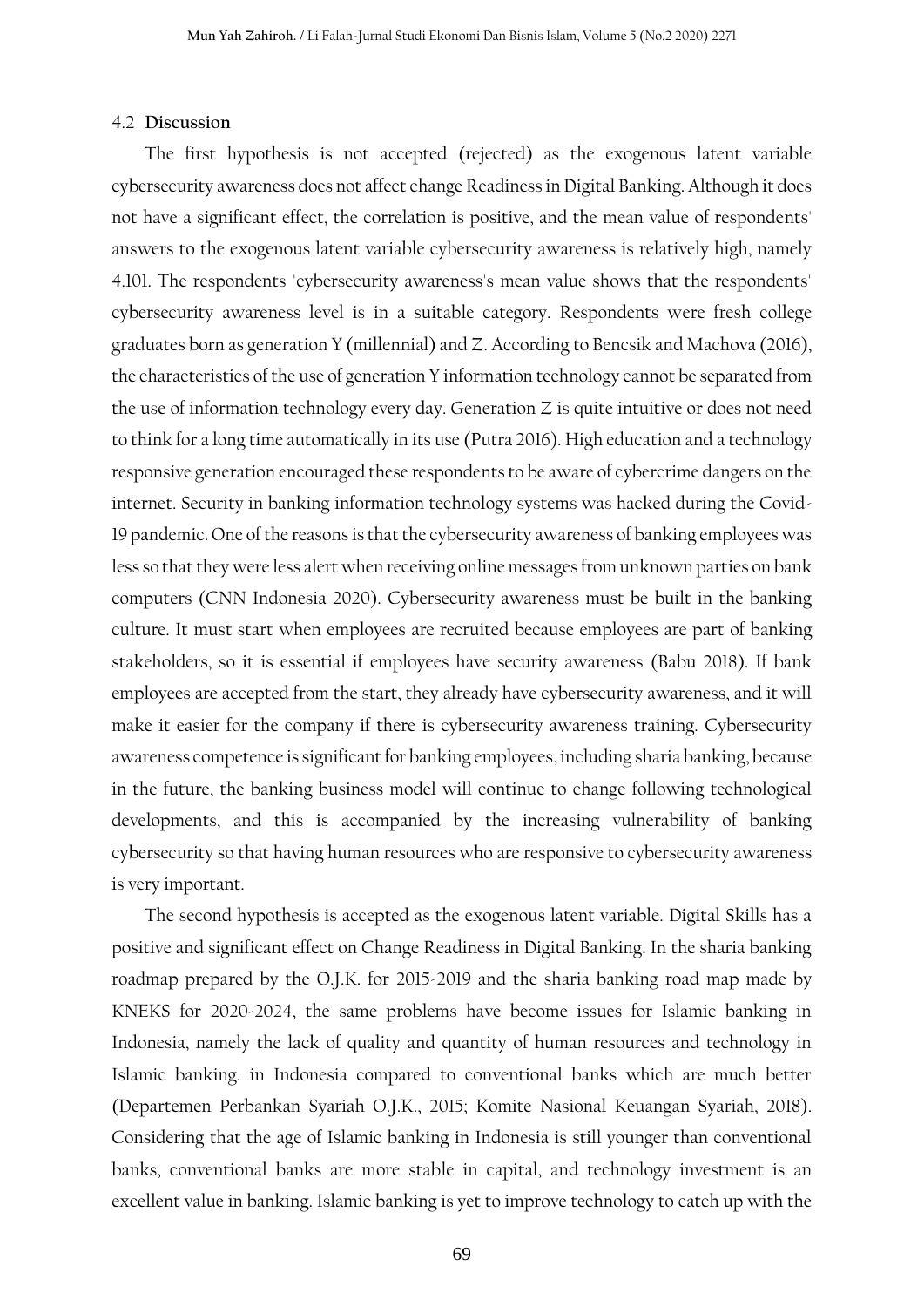advancement of conventional banks. The emergence of the Islamic banking department at universities in Indonesia is also an answer to the need for Islamic banking human resources that understand banking operations and Islamic economics. Human resources who have the competence of digital skills are an investment in the banking business that continues to transform into a digital business model (Gasser et al., 2017). Graduates who are competent and skillful in using information technology can drive cost efficiency in technology training.

Additionally, technology will have an impact on future banking jobs. Based on Accenture Research (2018), 97% of cashier (teller) jobs and 98% of loan officer jobs are likely to be automated by technology. Machines will mostly replace jobs in the banking sector, so technology-related skills are needed to remain competitive in a banking career. This finding is in line with the formulation of 21-st Century Skills that was created by the World Economic Forum (2016) that one of the skills needed in the 21st century is information and communication technology literacy, which is part of the information skills in the digital skills variable (van Dijk and van Deursen 2014).

#### **5. Conclusion**

This research shows that cybersecurity awareness has no effect on Change Readiness in Digital Banking and Digital Skills have a positive and significant impact on Change Readiness in Digital Banking. Prospective Islamic Banking human resources must have good quality Digital Skills because of the massive changes in the banking business model technologically. Although cybersecurity awareness does not have a significant effect, it positively correlates with Change Readiness in Digital Banking. Employees aware of cybercrime will minimize the risk to the company's technology security, especially the banking business, which must apply the principle of prudence because it is related to the management of very large third-party funds belonging to the public.

#### **6. Recommendation**

In terms of regulations, a curriculum that prioritizes the mastery of technology from beginner to intermediate levels must be implemented in study programs or departments outside the universities' Information Technology Technology Technology. In the problem of the lack of human resources quality for Islamic Banking in Indonesia, the road map for Islamic banking created by KNEKS for 2020-2024 also provides solutions for S.D.I. opportunities for university graduates majoring in Islamic Economics and related ones (Islamic Banking, Sharia Accounting, Sharia Business Management) which began to emerge a lot in Indonesia. This finding should be utilized by the managers of higher education institutions with Sharia Economics study programs and allied science to improve their graduates' technological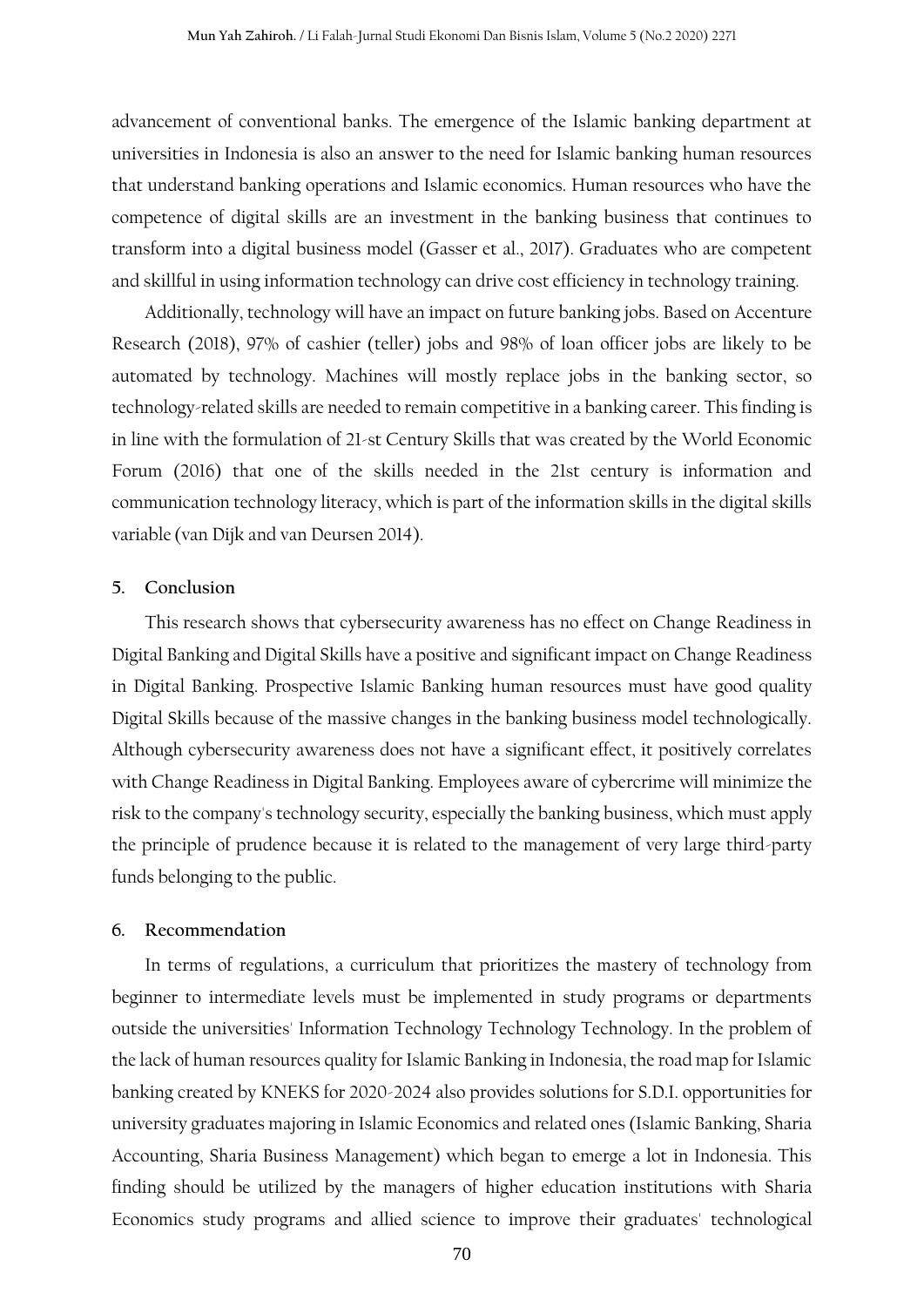capabilities so that they are competitive and become a workforce ready to be accepted in the banking fintech business.

Academically, this research has many limitations. In further research, the theoretical framework that has been formed in this study can be added or modified with other exogenous and endogenous variables. The research sample can be tested on graduates other than Islamic Banking, such as Islamic Economics or majors related to conventional economics and outside economics, to increase data variation and further evaluation. Analysis tools can be developed through CB-SEM with a larger number of samples to compare the test results with the PLS-SEM-based analysis method.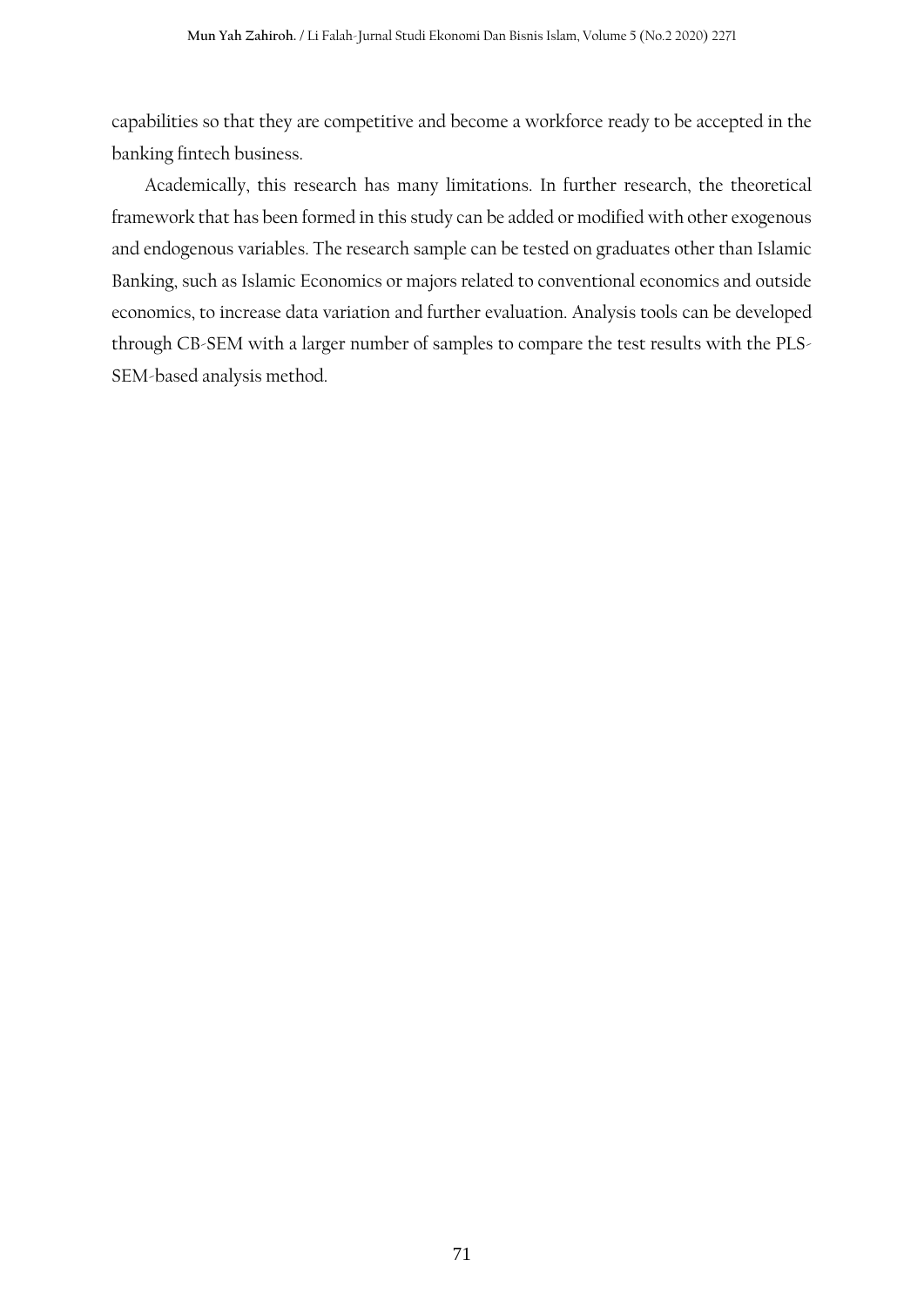# **References**

- Accenture Research. 2018. "Future Workforce Banking Survey | Realizing the Full Value of A.I."
- Achilles A. Armenakis, Stanley G. Harris, and Kevin W. Mossholder. 1993. "Armenakis, Harris & Mossholder (1993) Creating Readiness for Organizational Change." *Human Relations* 46(6): 681–703.
- Babu, Burra Butchi. 2018. "CYBERSECURITY IN BANKS." 89(01).
- Bouckenooghe, Dave, Geert Devos, and Herman Van Den Broeck. 2009. 143 Journal of Psychology: Interdisciplinary and Applied *Organizational Change Questionnaire-Climate of Change, Processes, and Readiness: Development of a New Instrument*.
- CNN Indonesia. 2020. "No Title." https://www.cnnindonesia.com/teknologi/20200723104339-185-528047/bank-danukm-indonesia-jadi-sasaran-hacker-kala-pandemi (August 15, 2020).
- Cooper, D.R., and P.S. Schindler. 2014. *Business Research Methods*. 12th ed. New York: McGraw-Hill Book.
- Departemen Perbankan Syariah. 2015. "Roadmap-Pbs\_2015-2019.Pdf." : 53. https://www.ojk.go.id/id/kanal/syariah/berita-dankegiatan/publikasi/Documents/roadmap-pbs\_2015-2019.pdf.
- van Deursen, A. J.A.M., and J. A.G.M. van Dijk. 2009. "Improving Digital Skills for the Use of Online Public Information and Services." *Government Information Quarterly* 26(2): 333–40. http://dx.doi.org/10.1016/j.giq.2008.11.002.
- van Dijk, Jan A. G. M., and Alexander J. A. M. van Deursen. 2014. "Digital Skills." *Digital Skills* (November 2018).
- Gasser, Urs et al. 2017. "Digital Banking 2025." (April). http://www.dv.co.th/blog-th/digitalbanking-trend/.
- Ghozali, Imam. 2014. *Structural Equation Modeling, Metode Alternatif Dengan Partial Least Squares (P.L.S.)*. 4th ed. Semarang: Badan Penerbit UNDIP.
- Ghozali, Imam, and Hengky Latan. 2015. *Partial Least Squares : Konsep, Teknik, Dan Aplikasi Menggunakan Program SmartPLS 3.0 Untuk Penelitian Empiris*. Semarang: Badan Penerbit UNDIP.
- Hair, Joseph F. Jr. et al. 2006. *Multivariate Data Analysis*. 6th ed. Upper Saddle River, New Jersey: Pearson Education, Inc.
- Hair, Joseph F., Jeffrey J. Risher, Marko Sarstedt, and Christian M. Ringle. 2019. "When to Use and How to Report the Results of PLS-SEM." *European Business Review* 31(1): 2–24.
- Holt, Daniel T., Achilles A. Armenakis, Hubert S. Feild, and Stanley G. Harris. 2007. "Readiness for Organizational Change: The Systematic Development of a Scale." *Journal of Applied Behavioral Science* 43(2): 232–55.
- Hootsuite and We Are Social. 2020. "Digital 2020 : Indonesia." Hootsuite, We Are Social.
- International Telecommunication Union (I.T.U.). 2018. *Digital Skills Toolkit*.
- Ito, Joichi, Neha Narula, and Robleh Ali. 2017. "The Blockchain Will Do to the Financial System What the Internet Did to Media." *Harvard Business Review*. https://hbr.org/2017/03/the-blockchain-will-do-to-banks-and-law-firms-what-theinternet-did-to-media.
- Jones, jimmieson & Griffiths. 2005. "The Impact of Organizational Culture and Reshaping." *Journal of Management Studies* 42(2): 361–86.
- Kementerian Komunikasi dan Informatika RI. 2020. "Terjadi Pergeseran Penggunaan Internet Selama Masa Pandemi." https://kominfo.go.id/content/detail/26060/terjadi-pergeseranpenggunaan-internet-selama-masa-pandemi/0/berita\_satker.
- Komite Nasional Keuangan Syariah. 2018. "Masterplan Ekonomi Syariah Indonesia 2019- 2024." *Kementerian Perencanaan Pembangunan Nasional/ Badan Perencanaan Pembangunan*